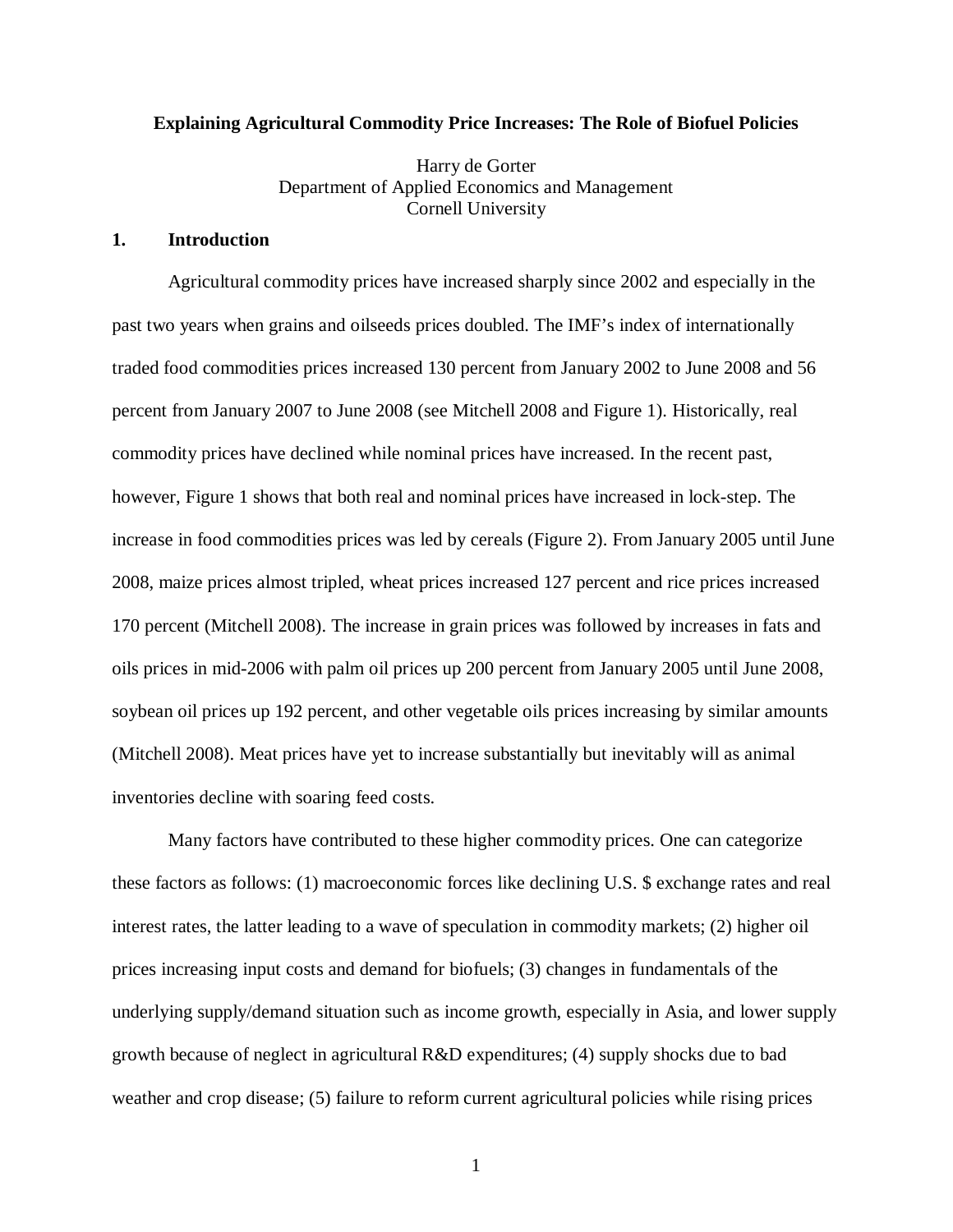have led to policy actions in the short run such as export taxes and bans as well as reduced tariffs on commodity imports; and (6) biofuel policies.

Clearly each category is interdependent to some extent but the purpose of this paper is twofold: first, to examine the contribution of the various factors identified above behind the rapid increase in agricultural commodity prices since 2002; and second, to speculate as to how prices will change in the next ten years. This paper emphasizes the central role of biofuels in causing the recent spike in commodity prices and is very sympathetic to the framework of analysis and conclusions of Mitchell (2008, p. 1):

*"Without the increases in biofuel production in the United States and European Union, global wheat and maize stocks would not have declined appreciably, oilseed prices would not have tripled, and price increases due to other factors, such as droughts, would have been more moderate. Recent export bans and speculative activities would probably not have occurred because they were largely responses to rising prices."* 

One hypothesis is that stocks were drawn down over time and only one shock was needed to trip price increases. The effect of biofuel policies was triggered by the recent spike in oil prices, thereby precipitating the current commodity price increase. However, many other factors were at work. Before looking closely at the role of biofuels in increasing commodity prices, the paper first briefly assesses the importance of each of the other explanatory factors.

# **2. Macroeconomic Developments**

One key explanation for the commodity price spike is the decline of the dollar, and the increased investment in commodities by institutional investors to hedge against inflation and to diversify their portfolios. The extent to which these have been significant factors is difficult to assess. Although the U.S. dollar depreciated about 35 percent against the euro from January 2002 to June 2008, the trade-weighted real exchange rate for U.S. bulk agricultural exports computed by the USDA depreciated only 26 percent during that period (Mitchell 2008). Figure 3 shows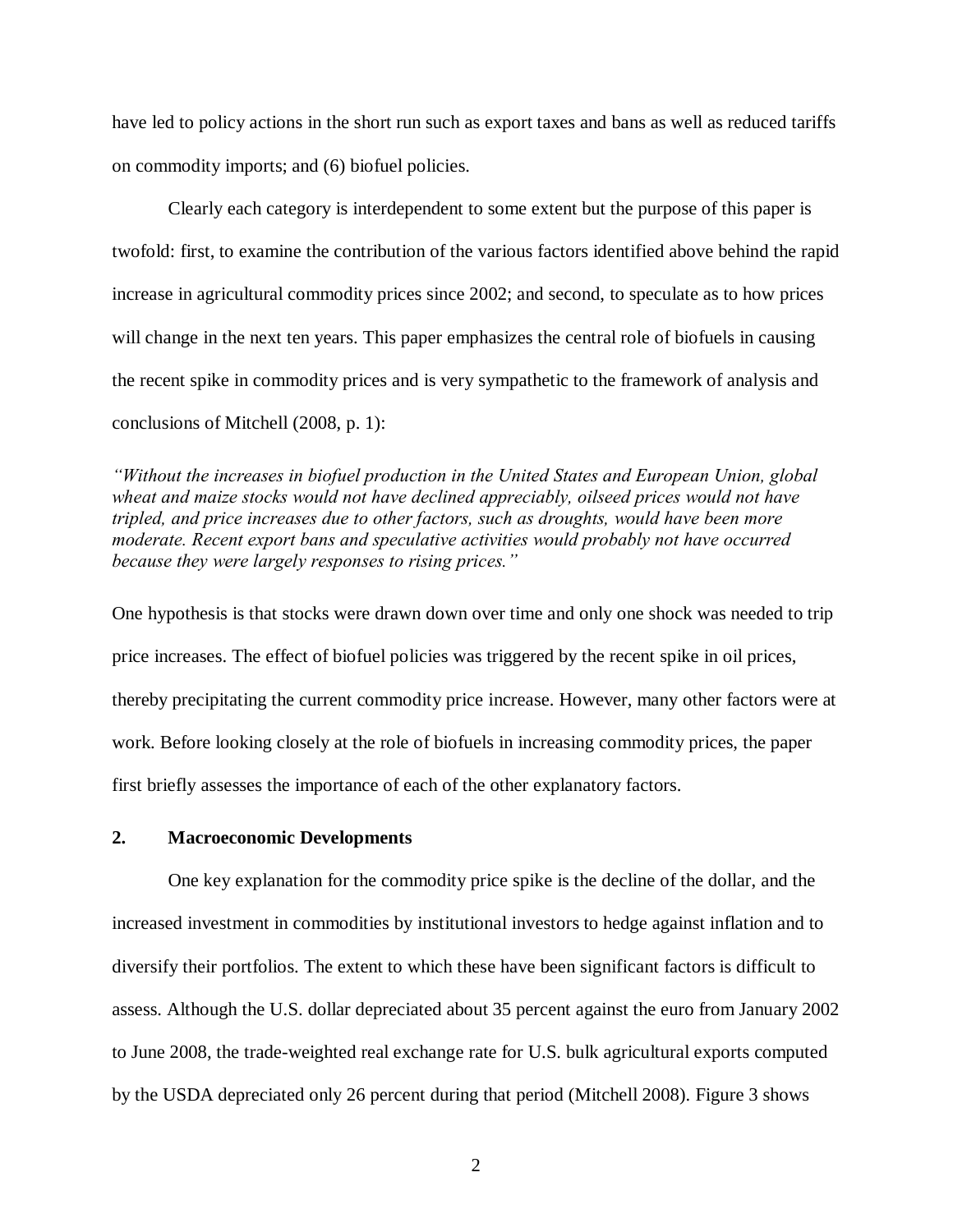that corn prices remained flat between 2002 and 2006 while the euro increased continually against the U.S. dollar. However, statistical analysis has shown that the depreciation of the dollar increases dollar commodity prices on average with an elasticity between 0.5 and 1.0 (Gilbert 1989; Baffes 1997). Using an elasticity of 0.75, about 15 percent of the recent increase in agricultural commodity prices can be attributed to the decline of the U.S. dollar (Mitchell 2008).

Speculative and investor activity has also increased and can contribute to short run commodity price increases as a low real interest rate reduces the cost of storage and investors shift into real commodities as a hedge against inflation and to diversify portfolios. The portfolio balance model has demand for inventory with a speculative and a convenience yield component, both of which are a function of the interest rate, spot and expected prices, and storage costs. Even with fairly inelastic supply and demand, any large speculative deviation from the "fundamental" price should show up in noticeable increases in inventories. Mitchell (2008) concludes the impact on prices is hard to quantify and most studies do not find that such activity changes prices from the levels that otherwise would have prevailed. It should be noted that the relationship between exchange rates and commodity prices depend in part on the source of the change in exchange rates. It matters if inflation *versus* economic growth *versus* interest rate changes is the major driver of exchange rate changes. Abbott et al. (2008) put a larger weight on macroeconomic factors affecting agricultural commodity prices relative to supply/demand fundamentals. Either way, speculative activity likely has short run effects and thereby affect the rate of adjustment to a new equilibrium with a change in fundamentals.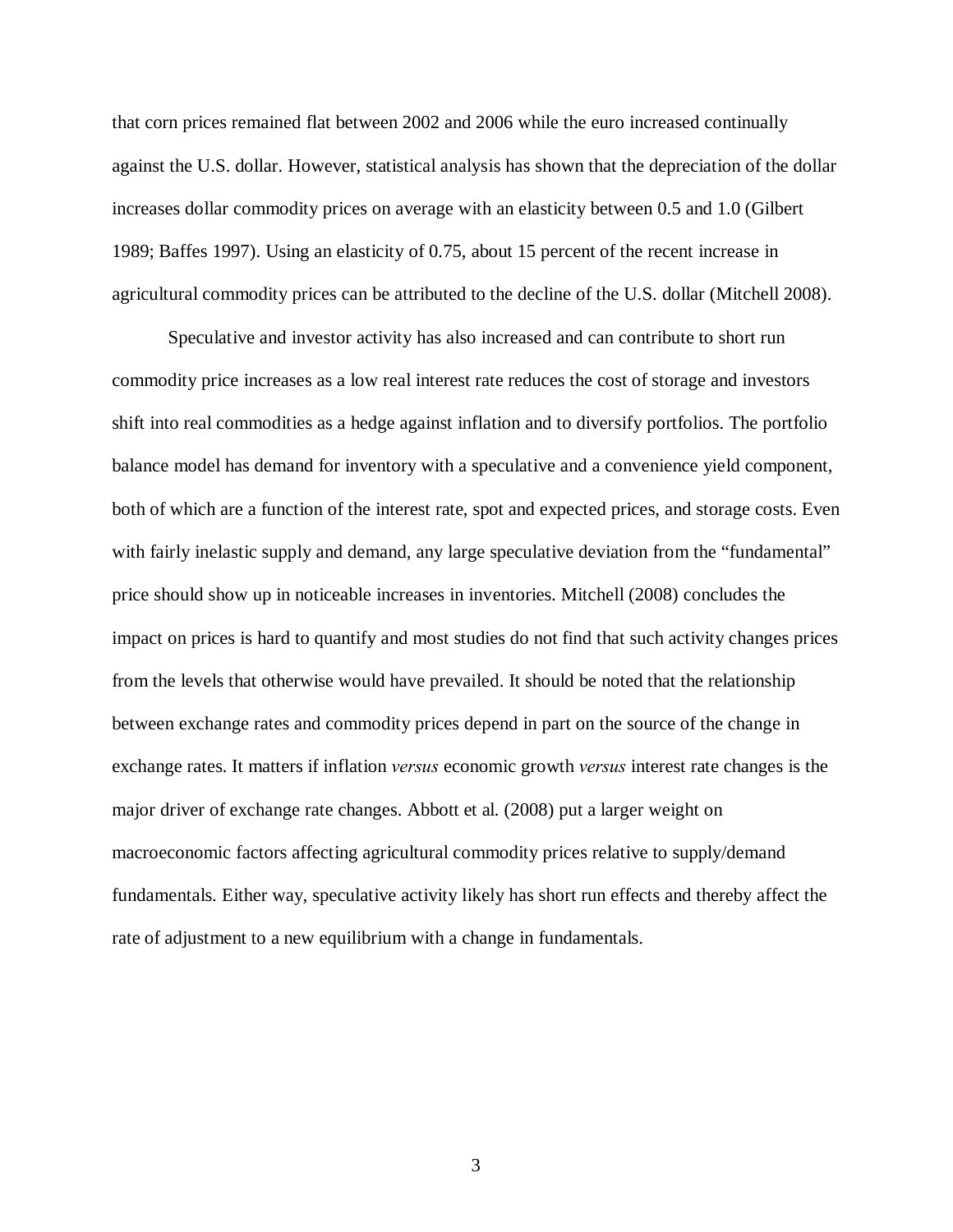# **3. Higher Oil Prices**

The increase in oil prices and the related increases in prices of fertilizer, chemicals and transportation have increased the cost of production, which ultimately gets reflected in higher commodity prices. Baffes (2007) estimates that grain prices increase 0.18 percent for every one percent increase in the price of oil. Given that oil prices have at least tripled in the past two years, this would suggest an increase of 36 percent in crop prices on average due to higher oil prices. Mitchell (2008), on the other hand, estimates that oil prices have contributed about 12-15 percent to higher U.S. food commodities production and transport costs. Higher oil prices also provided an impetus for the production of biofuels and instigated political support for biofuels production. This we will turn to later in the paper.

#### **4. Fundamental Change in Agricultural Supply and Demand**

Figure 4 shows the growth rates in grain and soybean consumption (total *versus* feed) in East Asia. The growth rates have if anything declined in recent decades and so expeditious income growth in Asia has not led to large increases in global grain consumption and so were not accountable for the large rise in grain prices. However, it has contributed to increased oilseed demand and higher oilseed prices as China increased soybean imports for its livestock and poultry industry. Both China and India have been net grain exporters since 2000, although exports have declined as consumption has increased (Mitchell 2008). In fact, China has been a net meat exporter for the last 7 years and 14 of the last 18 years (Ray 2008). Global consumption of wheat and rice grew less than 1% per year from 2000-07 while maize consumption grew 2.1% (excluding U.S. ethanol). Global grain feed use grew 1.3% from 2000-07, less than the previous decade due to slowing population growth and low income elasticities (Mitchell 2008).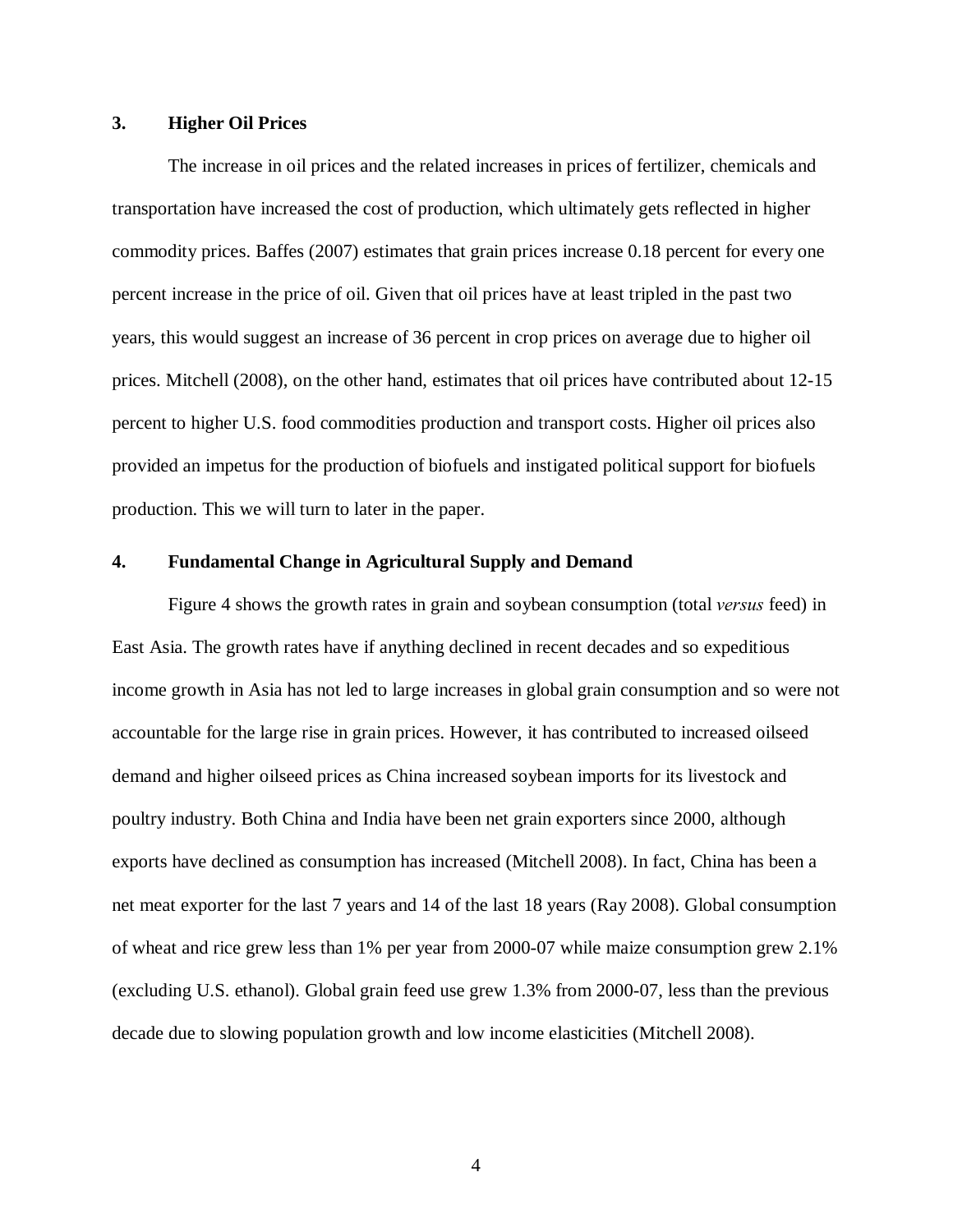Because of a slow drawdown in stocks in this past decade, one could argue supply has not been keeping up (Abbott et al. 2008). Commentators have been emphasizing the neglect of investment in new technologies for agriculture and restrictions on the use of biotech innovations (IFPRI 2008; Abbott et al. 2008). Figure 5 shows growth rates of yields are slowing in developing countries.

#### **5. Supply Shocks**

Weather-related production shortfalls have been identified as a major factor underpinning world cereals prices (OECD-FAO 2008; Collins 2008; Abbott et al. 2008). As explained in detail by Mitchell (2008), consecutive droughts in Australia reduced grain exports by an average of 9.2 million tons per year compared with 2005, and poor crops in the EU and Ukraine reduced their exports by an additional 10 million tons in 2007. However, these declines were more than offset by large crops in other exporting countries. Total grain exports from these countries in 2007 increased by about 22 million tons compared with 2006. Global grain production did decline by 1.3 percent in 2006 but it then increased 4.7 percent in 2007. Thus the drop in production in grains would not, by itself, have been a major reason for the increase in grain prices. But when taken together with large increases in biofuels production, land use changes, and stock declines, production shortfalls were inevitably a factor in the price rise. The reduced production due to bad weather was most significant in wheat, where global production declined 4.5 percent in 2006 and then increased only 2 percent in 2007. Global oilseed production rose 5.4 percent in 2006/07 and declined 3.4 percent in 2007/08 (Mitchell 2008).

# **6. Agricultural Policy Changes**

Figure 6 provides data on the number of countries reacting to the price increases, further exacerbating the world price increase. About 22 to 32 countries controlled or subsidized food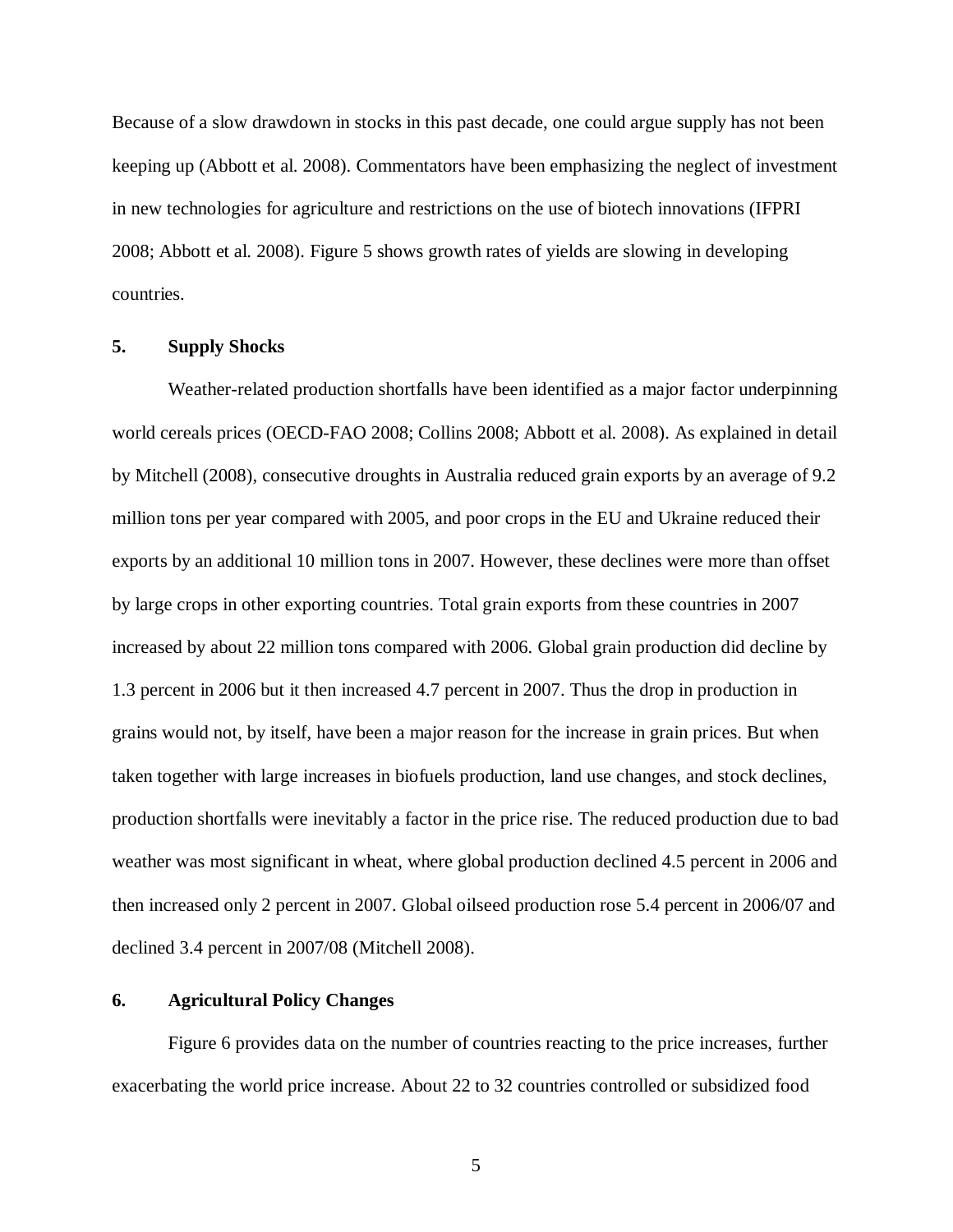prices, decreased taxes, decreased import tariffs or imposed export measures. Each of these policy reactions fueled the price increases by either restricting access to supplies (as in the case of export bans or taxes) or increased demand for the product more than otherwise (as with the other three categories of measures). Note that as each country employed these measures, the initial benefit of one country is canceled as the world prices increased as a result of all countries doing the same thing. Ultimately, the outcome was self-defeating and made it worse for all consuming countries.

The impact of these bans or restrictions is exemplified by how Thailand's rice export price skyrocketed after India banned rice exports in October, 2007. As documented by Mitchell (2008), there were no other important changes in market conditions at that time that could explain the ensuing rice price increases. While not all of the price increases were due to the ban, it inevitably induced governments to monitor markets and the increased wheat prices in particular may have induced politicians to pass laws that increased imports and reduced exports, thereby exacerbating the rise in rice prices.

Rice is not a feedstock for biofuels, but the increase in prices of other commodities contributed to the rapid rise in rice prices. Rice prices almost tripled from January to April 2008 despite little change in production or stocks (Mitchell 2008). This increase was mostly in response to the spike in wheat prices in 2007 (up 88 percent from January to December) which raised concerns about low global grain supplies and encouraged several countries to ban rice exports to protect consumers from international price increases, and caused others to increase imports.

 $\sim$  6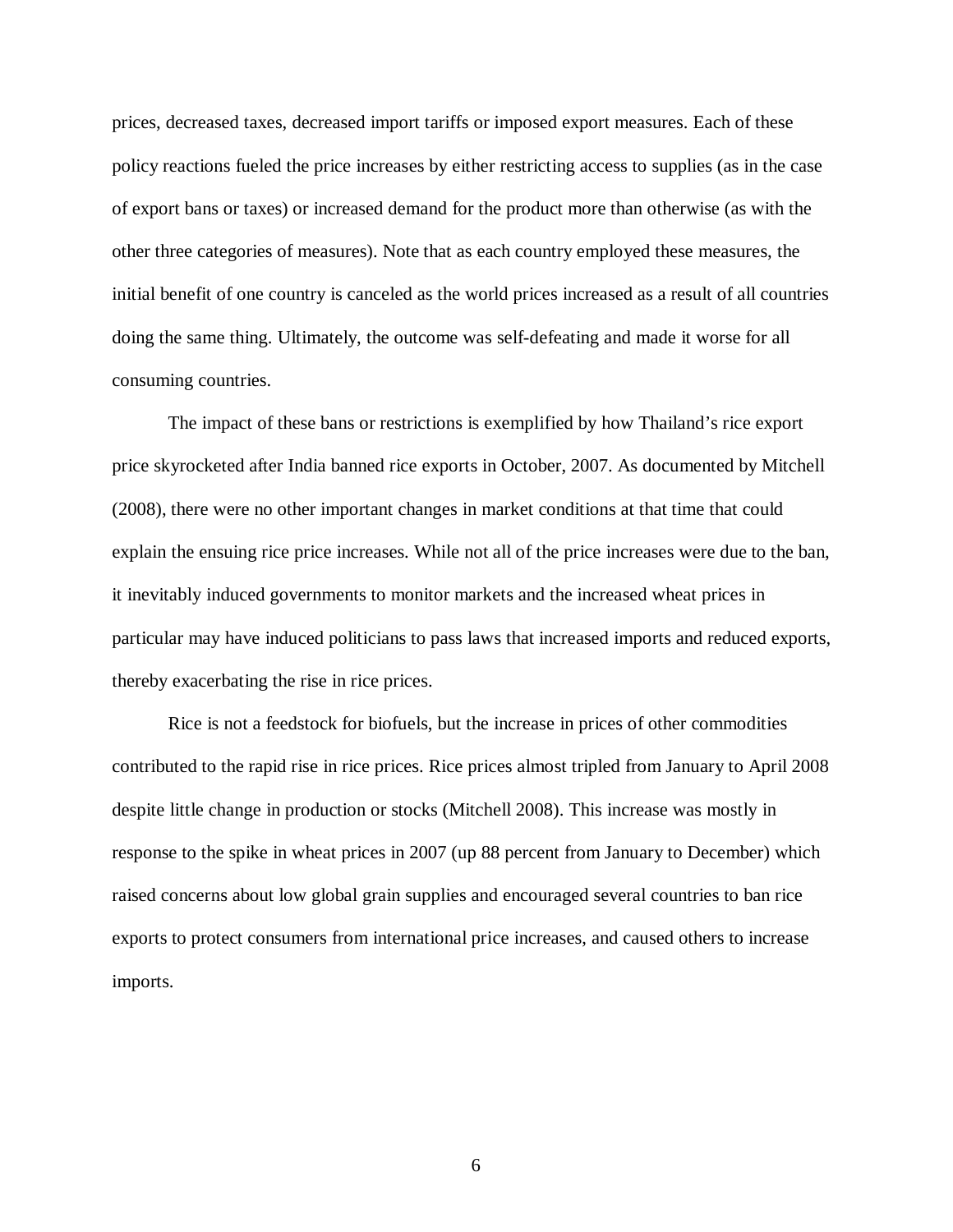# **7. The Role of Biofuel Policies**

 $\overline{a}$ 

The increase in biofuels production (especially in the United States and European Union but also in Canada and other rich countries) has not only increased demand for food commodities, but also led to large land use changes which reduced supplies of wheat and crops that compete with food commodities used for biofuels.

Without a complex web of U.S. biofuel policies with subsidies stacked upon one another, no ethanol or biodiesel would be produced in the United States. The same thing can be said about biofuel production in the European Union, Canada and other rich countries. Brazil, on the other hand, would be the least cost supplier of ethanol and the lowest cost biodiesel is from palm oil produced in Asia. Hence, most of current U.S. and EU biofuel production is due to deliberate government policies: tax credits and mandates (policies by themselves that do not discriminate against trade); import tariffs and quotas; production subsidies for biofuel feedstocks and biofuels; and sustainability thresholds.<sup>1,2</sup>

Figure 7 shows the share of the increase in global maize consumption each year since 2004 that went for U.S. ethanol. The 2008 number is the USDA's August 12th estimate released at the same time as their new crop production estimate. U.S. ethanol is projected to take 95.2% of the increase in global maize consumption in 2008, and all other uses (food, feed, seed, and other industrial uses) will account for only 4.8 percent. In 2006 and 2007, U.S. ethanol accounted for 62.5 and 57.3 percent of the increase in global consumption.

<sup>&</sup>lt;sup>1</sup> For example, the United States (European Union) has unilaterally required a minimum 20 (35) percent improvement in GHG life-cycle improvement for corn-ethanol (biodiesel).

<sup>&</sup>lt;sup>2</sup> We ignore other policy categories like subsidies for R&D of new technologies and policies that reduce biofuel production because they shift the demand curve for non-biofuel feedstocks right (e.g., U.S. import quota on sugar increases the demand for corn used as a sweetener product), or the supply curve for biofuel feedstocks left (e.g., U.S. subsidies for other crops). Sugar policies divert corn from ethanol to corn syrup (while reducing the world price of sugar and hence reduce import prices of ethanol from Brazil) while subsidies to other field crops diverts land from corn production.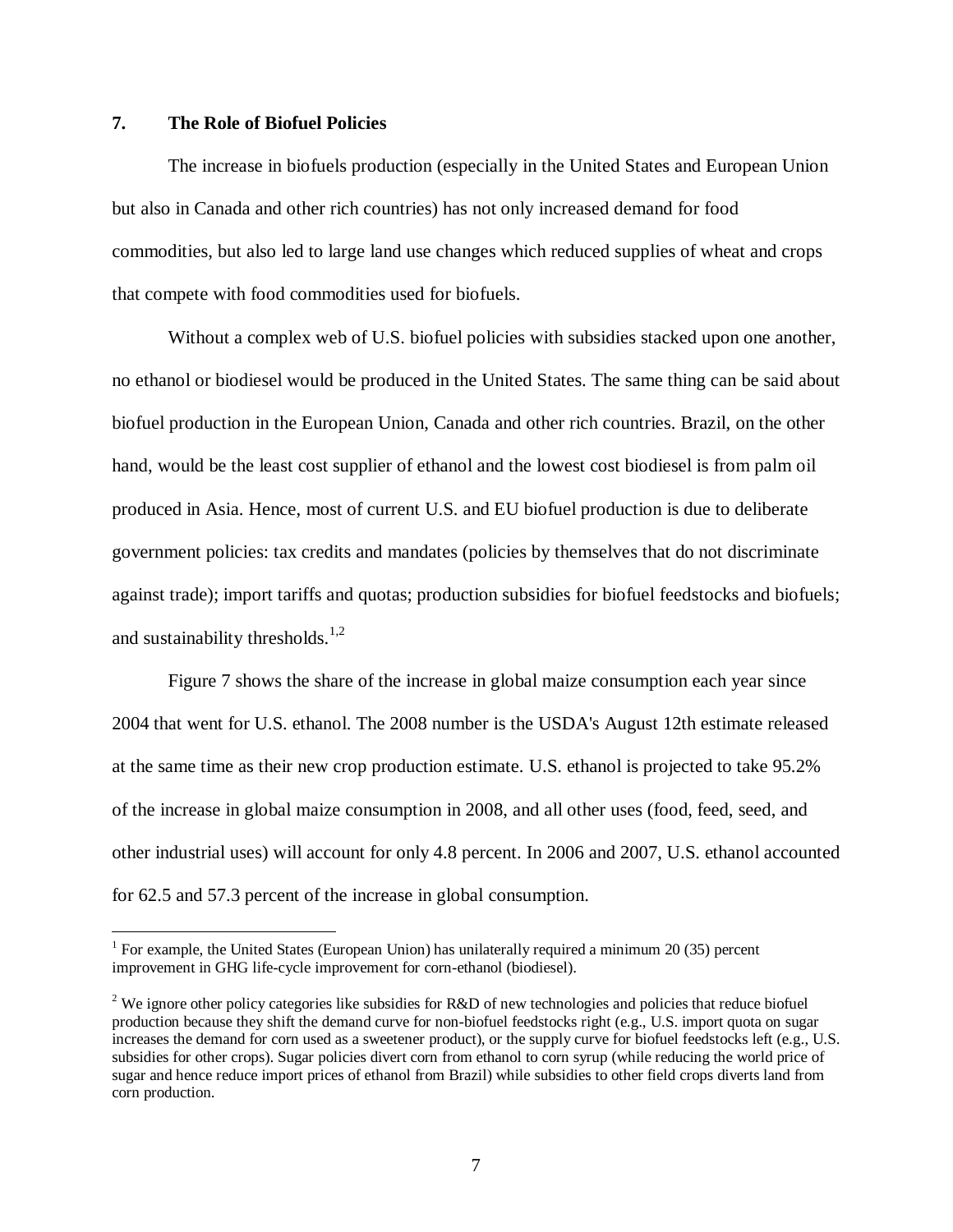Figure 8 shows the relatively rapid increase in rapeseed and sunflower area (used mostly for biodiesel) compared to wheat relative to 2001 (index). These crops are competing directly with wheat and have kept wheat area from expanding. The production potential of this land was 20-25 million tons in 2005-2007 and is projected to be 41 million tons in 2008. If this land had went into wheat instead of rapeseed and sunflower, it would have allowed wheat stocks to rise instead of falling sharply as actually occurred (labeled as actual and potential wheat stocks in Figure 9).

In addition to the contribution of various factors such as the declining U.S. exchange rate and the increase in production costs due to higher oil prices, the empirical evidence is such that the large increase in U.S. and EU biofuels production has been a major contributor to commodity price increases. Grain stocks would not have decreased as much as it did nor would oilseed prices have increased as a consequence. The effects of bad weather would have had less of an impact on prices and the ensuing export bans and speculative activities are directly a result of rising prices in the first place. So it is important to understand the basics of how biofuel policies work.

Economists have underestimated the impact of biofuel policies and the easiest way to show this is by first looking at the effects of a tax credit.<sup>3</sup>

The market price for ethanol  $P_E$  is given by:

$$
(1) \qquad P_E = \lambda (P_G + t) - t + t_C
$$

 $\overline{a}$ 

where  $\lambda$  is the ratio of miles per gallon of ethanol relative to gasoline and is approximately 0.70,  $P_G$  is the price of oil-based gasoline, *t* denotes the *volumetric* fuel tax and  $t_C$  is the tax credit for ethanol. To take advantage of the government subsidy offered them, blenders of ethanol and

 $3$  The derivation of the results explained in this section is developed in several papers by de Gorter and Just listed in the references below.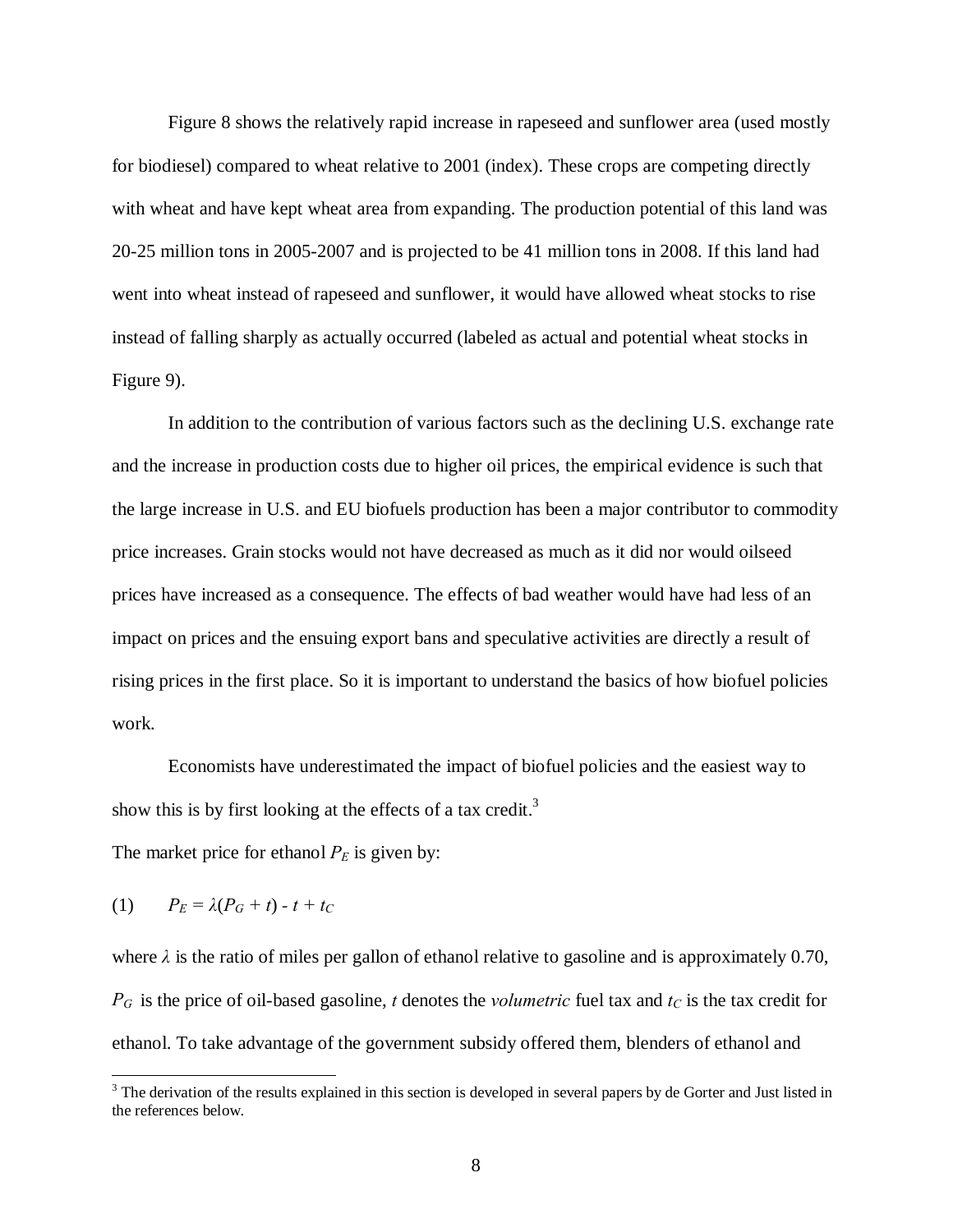gasoline will bid up the price of ethanol until it is above the market price of gasoline by the amount of the tax credit (57 cents per gallon if we include state tax credits).

The first term on the right hand side of equation (1) is the price consumers are willing to pay for ethanol. The middle term in equation (1) shows how blenders have to pay the full tax *t* but consumers are only willing to pay  $\lambda t$ . Hence, the difference  $(1 - \lambda)t$  is a penalty on ethanol production. The tax *t* is a disproportionate tax on ethanol because it is levied on a volume basis while demand is on a mileage basis.

Several important conclusions can be made. Increasing the fuel tax reduces the market price for ethanol while the opposite occurs with a tax credit. The market price will be determined by the country with the lowest fuel tax and highest tax credit (which is the United States for both ethanol and biodiesel as taxes are low and tax credits are high (e.g., \$1.01/gal. for biodiesel)). Note that domestic and foreign producers of ethanol benefit alike from this tax credit.

Another implication of equation (1) is that there should always be a tax credit equal to the penalty to keep a distortion free market. Instead of subsidizing ethanol production, countries are often taxing ethanol if fuel taxes are high relative to tax credits (e.g., a \$5/gal. tax in the UK translates into a \$1.50/gal. penalty on ethanol). Such is the case in Brazil were the penalty is higher than the tax credit in every state except Sao Paulo.

But the situation is even more complex. The formula for the market price of ethanol given in equation (1) above predicts U.S. ethanol prices very accurately but over-predicts ethanol prices in Brazil and Canada. This is because the market price of ethanol in Brazil equals the U.S. market price less tariffs and transportation costs (while Canada does not face ethanol tariffs due to NAFTA). The net positive tax credit in the state of Sao Paulo therefore does not bid up the price of ethanol but constitutes a production subsidy for ethanol, causing an increase in the price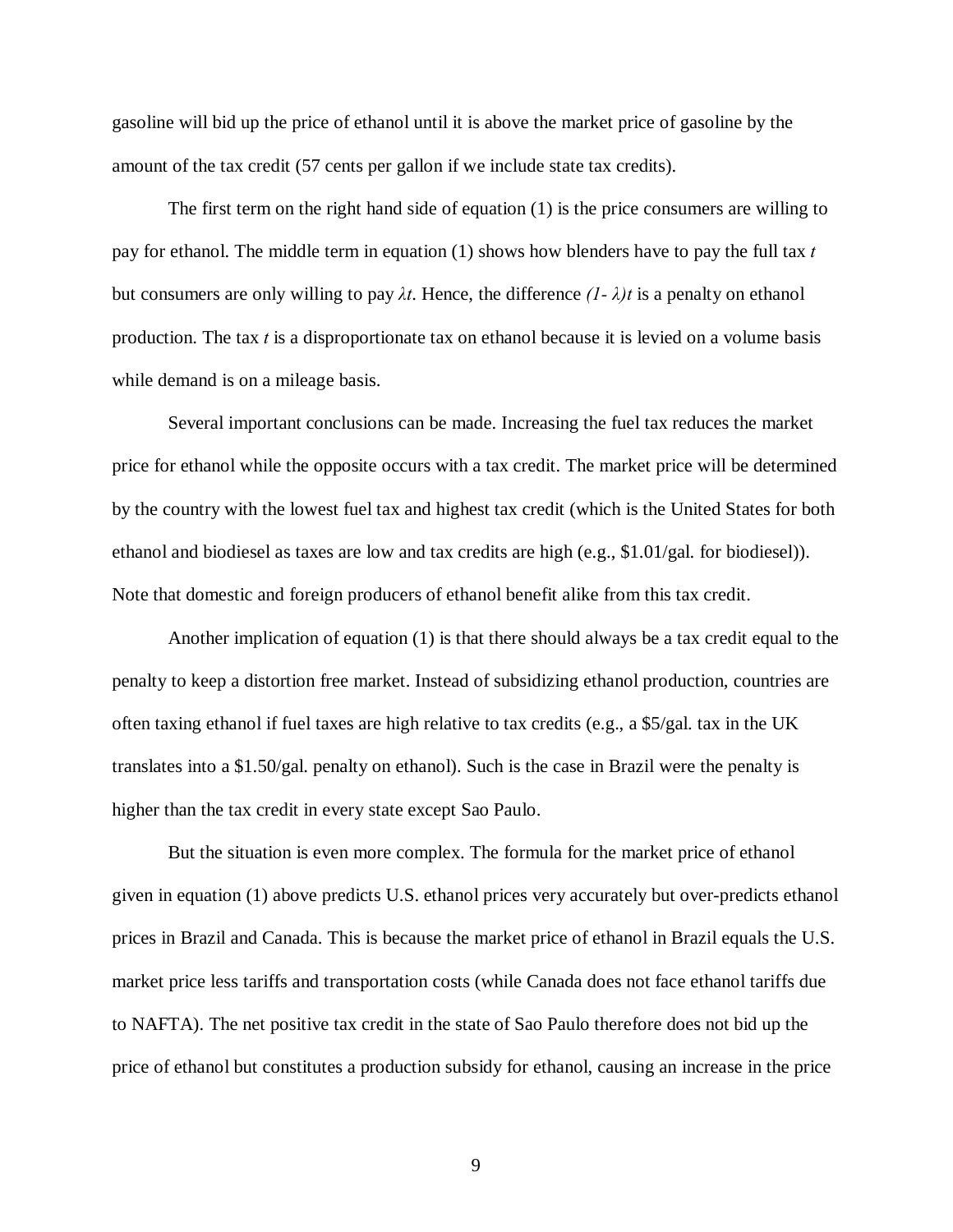of sugar instead. In Canada, market prices for both corn and ethanol are unaffected by Canadian ethanol production so the tax credit serves as a subsidy for ethanol producers only.<sup>4</sup>

## *The Link between the Corn and Ethanol Markets*

Now that we have established how ethanol prices are determined in relation to a tax credit, the big question now becomes: how does that affect the corn price? The formula for the change in corn prices is as follows:

$$
(2) \qquad \Delta P_{CONN} = \left(\frac{\beta}{1-\delta}\right) t_C
$$

<u>.</u>

where *β* denotes the gallons of ethanol produced from one bushel of corn (2.8) and *δ* denotes the proportion of the value of corn returned to the market in the form of by-products (0.31). The resulting value of  $\beta/(1 - \delta)$  is 4.06. This means the corn price is very sensitive to a change in the price of ethanol (induced by either a change in the tax credit or world oil price). A tax credit of 57¢/gallon translates into approximately a \$2.31 per bushel increase in the price of corn. The intuition for why one divides  $\beta$  by  $(1 - \delta)$  in equation (2) is that as the value of the by-product increases, the benefits of a tax credit also increases as ethanol producers are willing to pay more for corn.

From Table 1 below, the contribution of the tax credit to corn prices ranges from 39–87 percent, depending on base values and current corn prices. The same outcome occurs if a consumption mandate is used instead to generate the same price premium. At \$6/bushel corn, Abbott et al. (2008) attribute 25 percent of the price increase to biofuels. Our data in Table 1 indicates it would be 58–63 percent, depending on the base price used. Other studies however obtain much lower estimates. Elobeid and Togkoz (2008) conclude that biofuel policy adds

<sup>&</sup>lt;sup>4</sup> As of April 2008, Canada has converted biofuel tax credits into biofuel production subsidies. In theory, this makes no difference to the market.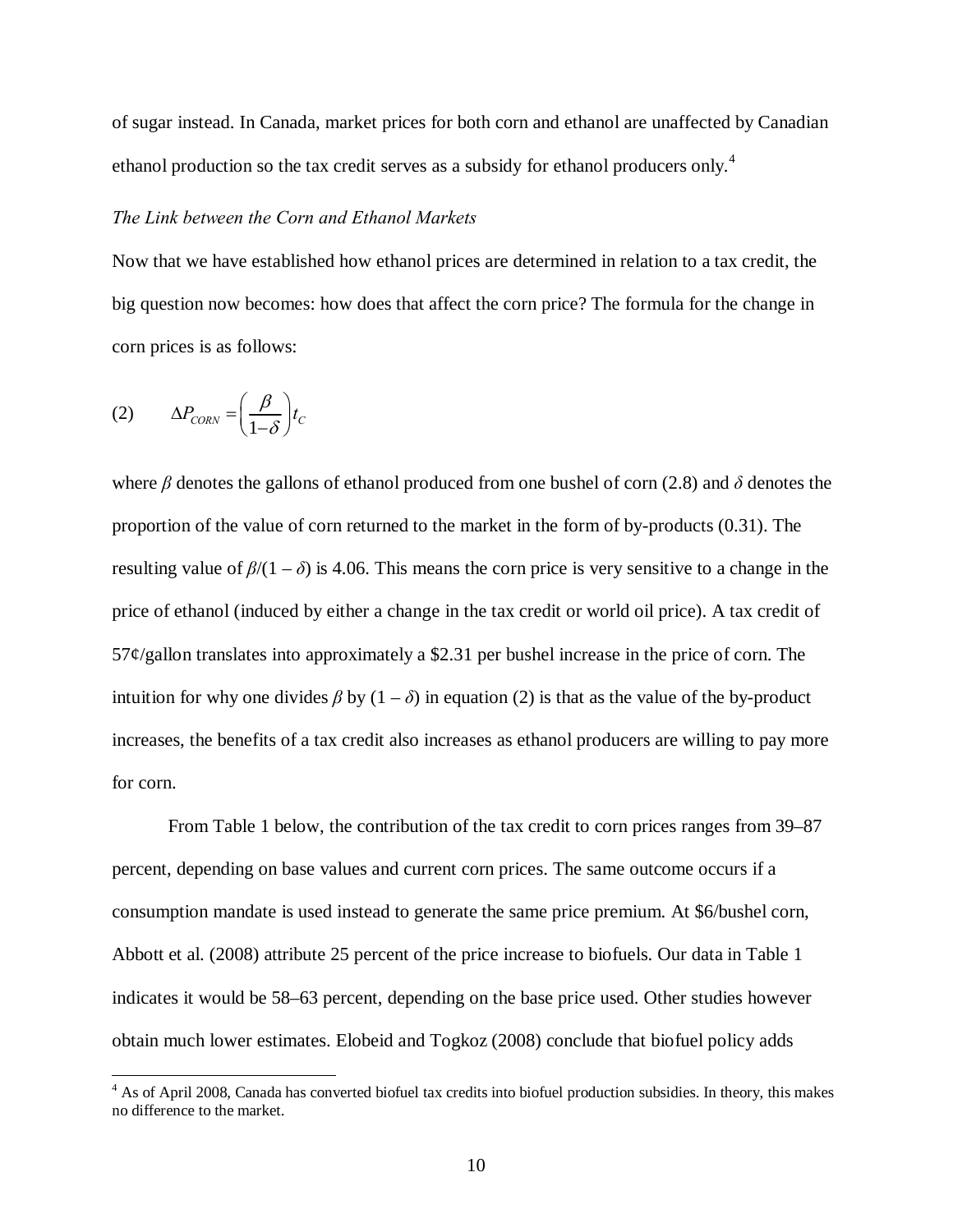\$0.05/bushel to the corn price while FAPRI (2008) assigns a \$0.14/bushel price increase due to biofuels. The only economists to use the formula in equation (2) are Collins (2008) and Mitchell (2008), thereby attributing a higher share of the commodity price increase to biofuel policy compared to other studies.

| Table 1: Share of Increase in Corn Price due to Tax Credit |        |                        |  |
|------------------------------------------------------------|--------|------------------------|--|
|                                                            |        | <b>Base Corn Price</b> |  |
|                                                            | 2006   | 1982-2007              |  |
|                                                            | \$2/bu | \$2.35/bu              |  |
| <b>Corn prices</b>                                         |        |                        |  |
| \$5/bu                                                     | 0.77   | 0.87                   |  |
| \$6/bu                                                     | 0.58   | 0.63                   |  |
| \$7/bu                                                     | 0.46   | 0.50                   |  |
| \$8/bu                                                     | 0.39   | 0.41                   |  |

Some argue that increased biofuel production reduces oil prices and so the effect on corn prices is not so high. This ignores the fact that there is only a 20 percent net energy savings with biofuel production according to life-cycle accounting by Farrell et al. (2006) and that biofuels as a percent of total world oil consumption is less than one percent and constitutes an even smaller share of total world primary energy consumption. Furthermore, OPEC maybe reacting in a way to counter the price decreasing effect of biofuels on oil prices.

The analysis so far ignores the billions of dollars in corn subsidies and in subsidies for the production of biofuels (Koplow 2007) that also provides a life line to biofuel production in developed countries. Furthermore, elimination of import tariffs and import quotas would reduce ethanol and corn prices even more.

To assess the impact of ethanol policies in the past, Figure 10 presents three price series: the actual ethanol price, the ethanol price if there was only the tax credit (given by equation (1)), and the price of ethanol if there was no policy nor additive value for ethanol. There are several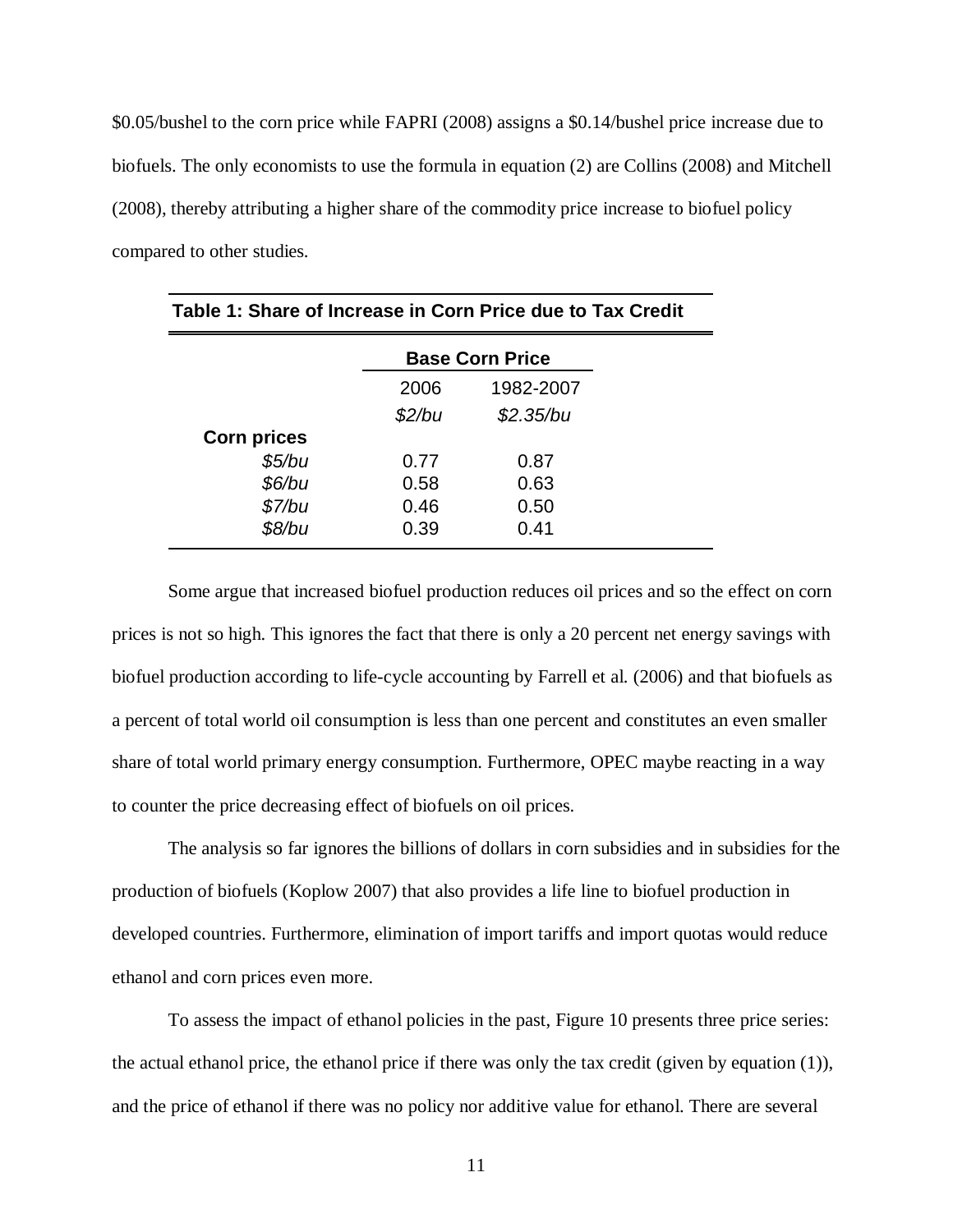important conclusions when analyzing this historical experience in the United States. First, the price premium for ethanol over gasoline has exceeded the tax credit in the past 25 years. This is shown in Figure 10 where the actual ethanol price is higher than the price that otherwise would be if only a tax credit affected ethanol prices and consumers purchased ethanol only for its contribution to mileage. This means that because the actual ethanol price in Figure 10 is above the predicted price of ethanol if only the tax credit was operational, the tax credit was dormant in past years.<sup>5</sup> An explanation for why the ethanol price premium was above the tax credit in the past is that ethanol was purchased historically because of *de facto* mandates in the form of environmental regulations (the Clean Air Act of the 1990s or the implicit ban in MTBE in this decade) or for its additive value as an oxygenate/octane enhancer. The result was price premium above that if only a tax credit was operational.<sup>6</sup>

Historically, the implied increase in the corn price of \$2.31/bushel due to the tax credit was often greater than the market price of corn itself. The only way this could occur is either gasoline prices were extremely low, the costs of ethanol production very high or the opportunity cost of corn in non-ethanol use very high. This means the intercept of the ethanol supply curve was far above the price of oil. This 'water' in the tax credit means the taxpayer costs were mostly wasted in 'rectangular' deadweight costs – no transfers were made to any group in society. Hence, farmers historically have not been able to take advantage of such a large subsidy implied by the tax credit because a significant part of the tax credit was redundant.<sup>7</sup>

<u>.</u>

<sup>&</sup>lt;sup>5</sup> Well, not necessarily – it likely was subsidizing oil consumption – see de Gorter and Just (2007a).

<sup>&</sup>lt;sup>6</sup> More recently, the tax credit is binding but the expanded federal mandate in the form of the Renewable Fuel Standard in recent energy legislation (in conjunction with continuing local and state mandates) may result in an ethanol price premium above the tax credit again in the future.

 $<sup>7</sup>$  Indeed, the intercept of the ethanol supply curve in the United States has been approximately \$100/barrel. In other</sup> words, unless oil prices are \$100 per barrel or higher, there would be no ethanol production in the United States without either biofuel policies (including subsidies and tariffs) or corn subsidies. Tax credits and mandates by themselves would have generated little if no ethanol production. Tax credits therefore had minimal impacts on corn prices at low levels of oil prices.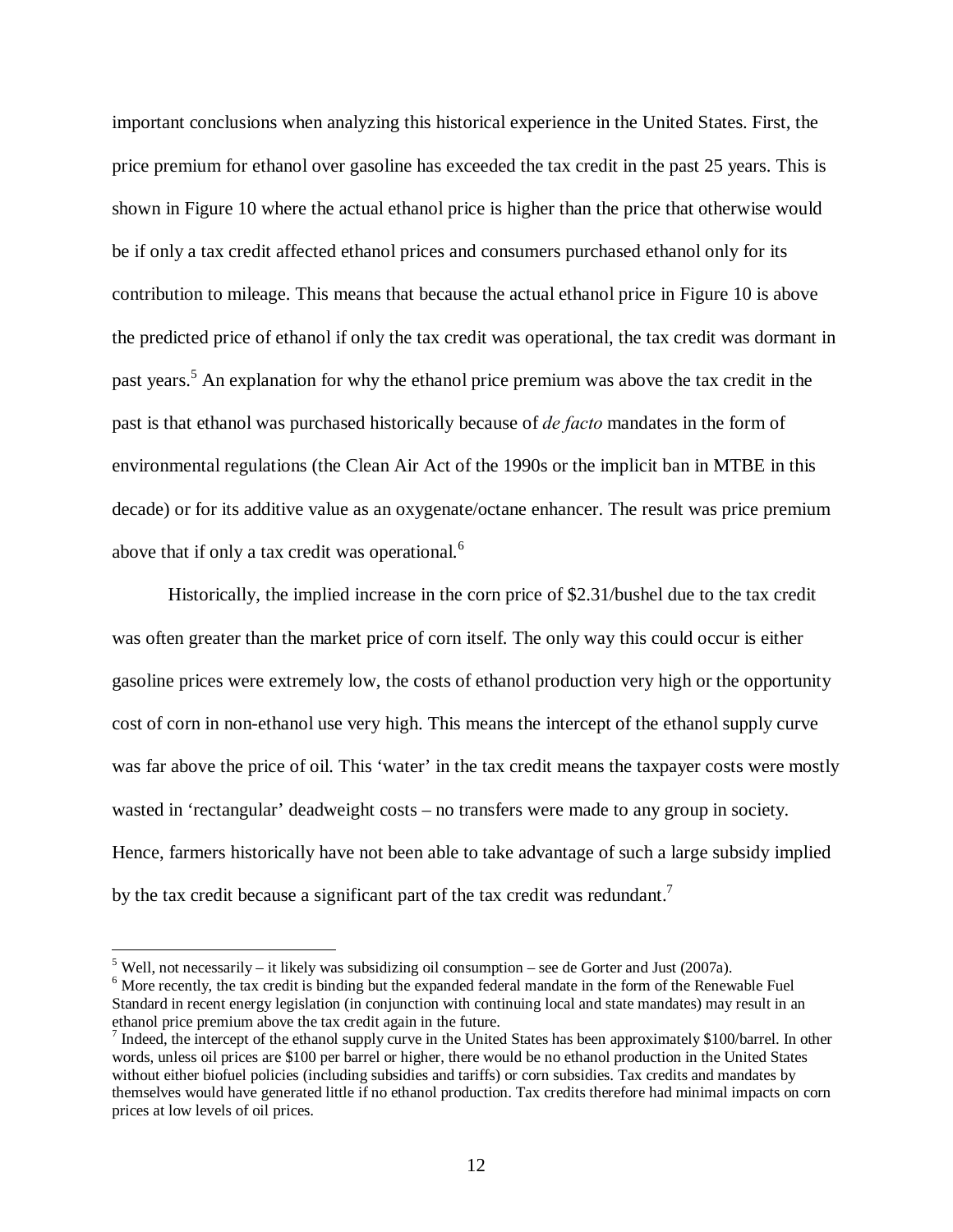Consider Figure 11 where the supply of ethanol *SEthanol* is derived from the horizontal difference between the supply of corn *S<sub>Corn</sub>* and non-ethanol (domestic and export) demand for corn *DNE*. The intersection of *SEthanol* and *DNE* defines the intercept of the ethanol supply curve, denoted by the price of corn  $P_{NE}$  that would occur if there was no ethanol production. Because the gasoline price in  $\frac{1}{645}$  *P<sub>GASb</sub>* is less than *P<sub>NE</sub>*, there would be no ethanol production without the tax credit. The distance between corn production  $Q_{Corn}$  and non-ethanol consumption *CNE* is corn devoted to ethanol (adjusted for by-product value not shown). Taxpayer costs of the tax credit are given by the production of ethanol times the tax credit (where the tax credit = *β*/(1  $(-\delta)$ ] $t_c$ ]. Because of water in the tax credit, part of the tax cost is rectangular deadweight cost given by the shaded area.

Not only was the intercept of ethanol supply above the price of gasoline, but also was above the price of corn. The only way this can happen is with production subsidies for corn and/or ethanol. These subsidies are the only reason for ethanol production in these cases. In other words, even with the tax credit or ethanol price premiums due to additive value, there would be no ethanol production unless there were production subsidies for corn and/or ethanol as well.

Only when oil prices shot up in the last couple of years did the tax credits have a measurable impact on corn prices. With higher oil prices, the gap between oil prices and the intercept of the ethanol supply curve narrowed. The tax credit then had a larger impact on corn prices. If the oil prices are above the ethanol supply curve intercept, then the tax credit has a full impact on corn prices. Because the per unit tax credits are fixed, a spike in oil prices will lead to a spike in corn prices (with a lag because it took some time to get ethanol processing facilities online). Clearly then, fixed per unit tax credits in the face of oil price spikes causes instability in the corn market. Because the corn market is linked to other markets through substitution in both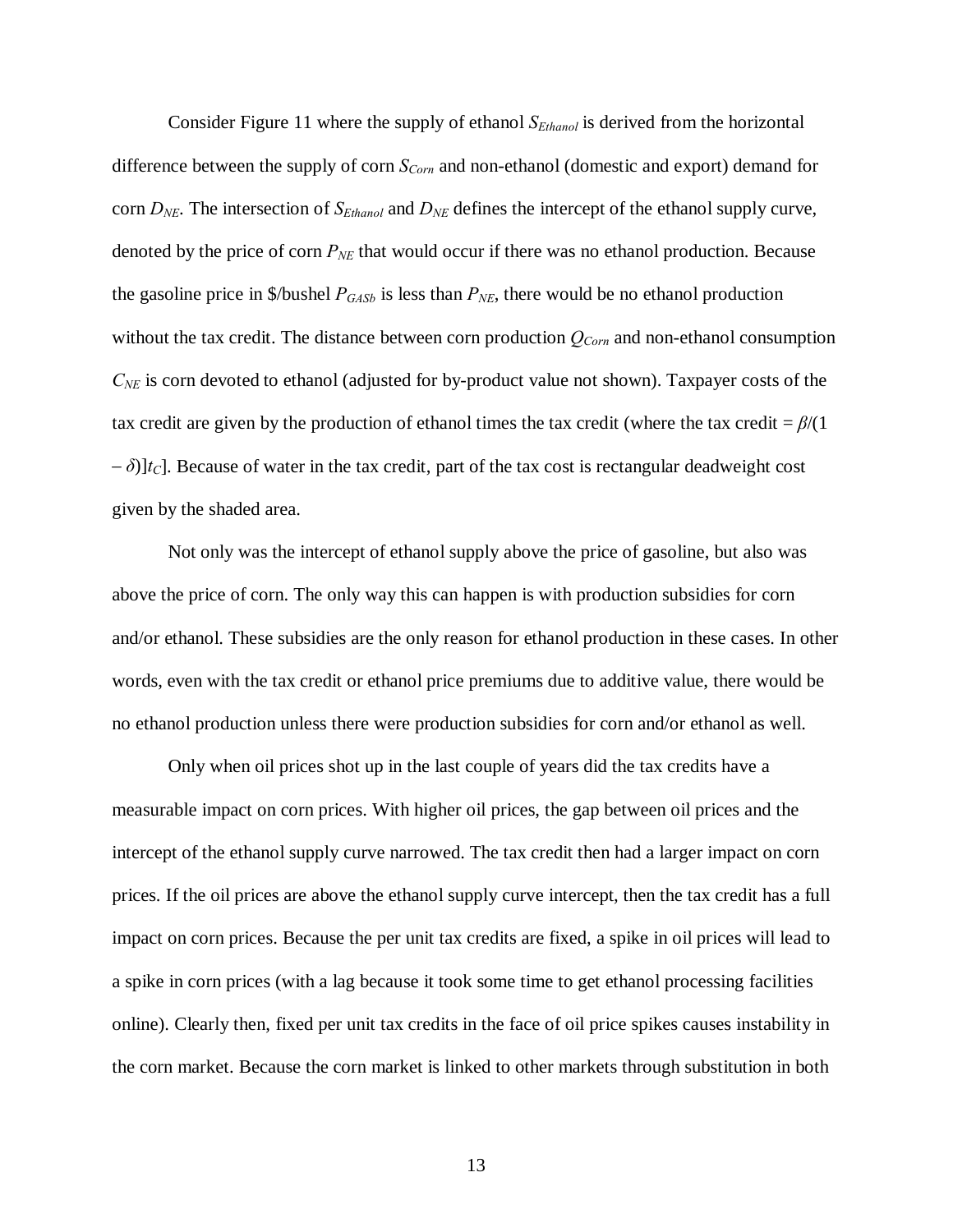demand and for land in supply, this price spike in corn markets is quickly transmitted to other crop prices. This is partially responsible for the current food crisis. But mandates are more likely to transmit instability to the corn market for shocks originating in the supply or demand for corn. It is better to have a mandate conditional on the price of corn than a tax credit conditional on the price of oil.

So recent biofuel developments were a confluence of forces including a combination of two key government policy changes: the Renewable Fuel Standard (RFS) of 7.5 billion gallons by 2012 and the *de facto* ban on MTBE, a substitute for ethanol as a fuel additive. Ethanol prices spiked while corn prices stayed low. Once ethanol production surpassed the infra-marginal amount of ethanol required as an additive, ethanol prices plummeted (the *de facto* mandate was gone and the RFS of 2005 surpassed and so was never binding). In the meantime, oil prices spiked. This led to a spike in corn prices because of the fixed tax credit increased demand while production costs increased and corn supply declined. Meanwhile, plans for a major new RFS finalized December of 2007, emboldening more ethanol production facilities to be built. After 2006, a link between the corn, ethanol and oil price was forged through the tax credit (plus import tariffs/quota; biofuel production subsidies). Instability from the oil market was transmitted to the corn market with biofuel policies the link. If a blend mandate was used instead, then instability from the oil market would not have been passed on to the corn market.

## **8. Commodity Price Forecasts**

There are many institutions that forecast commodity prices including IFPRI, FAPRI, USDA and the OECD-FAO. This paper summarizes only the latter's outlook. The OECD-FAO (2008) undertake their forecast in an environment of increased instability in financial markets, higher commodity prices, signs of slowing global economic growth and food security concerns.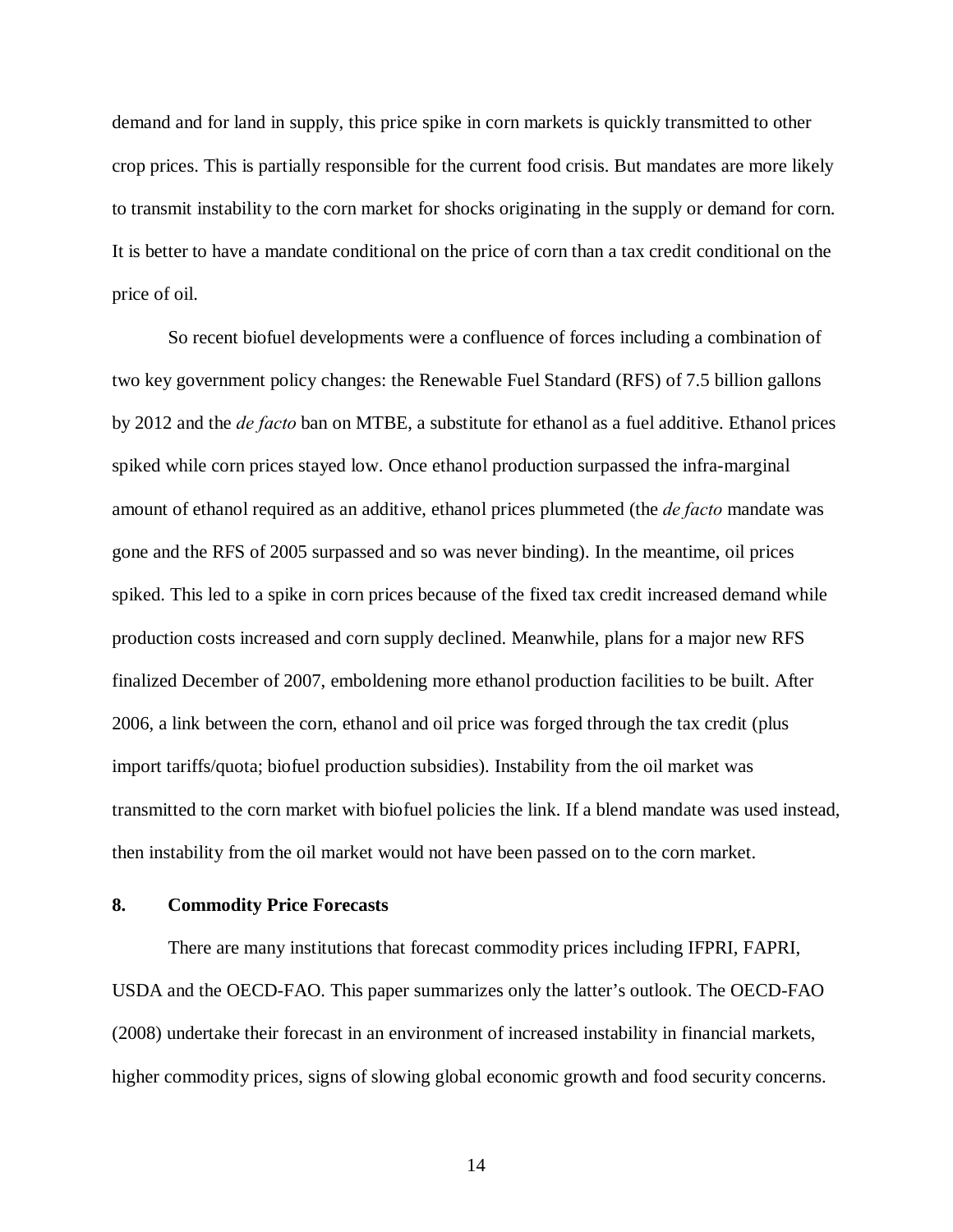Although world prices are currently at record levels, some of the factors behind the recent price hikes are deemed to be transitory. For example, supply shocks from bad weather and crop disease, speculative activities in commodity markets due to monetary shock with low real interest rates and recent policy actions in the form of export controls are all surely short run in nature and will be overcome with a supply response and a settling down of commodity markets. However, there are a few medium term developments that may prevent, for the foreseeable future at least, commodity prices to continue their long term decline in real terms. These are higher oil prices, biofuel policies and the cumulative effect of neglecting investment research and new technologies for agricultural production in the past three decades. Because land is becoming increasingly scarce (although Brazil and Russia have millions of hectares of land available for crop production), most future increases in agricultural production will have to come from increases in yield per hectare (IFPRI 2008; Abbott et al. 2008). Reform of agricultural policies in the Doha Round and an improvement in the U.S macroeconomic picture would also help stabilize world commodity prices but no signs of reform in these two important areas are evident as of now. This paper showed that growing world incomes are not as a significant factor in the recent price rise as many other commentators have argued. Although changing diets, urbanization, economic growth and expanding populations are increasing food and feed demand in emerging markets, we showed that the recent increase in biofuel demand is the largest source of new demand and therefore the biggest factor contributing to the recent spike in agricultural commodity prices.

The OECD-FAO (2008) forecast in the medium term predicts commodity prices to average substantially above the levels that prevailed in the past 10 years. When the average for 2008 to 2017 is compared with that over 1998 to 2007, beef and pork prices may be some 20%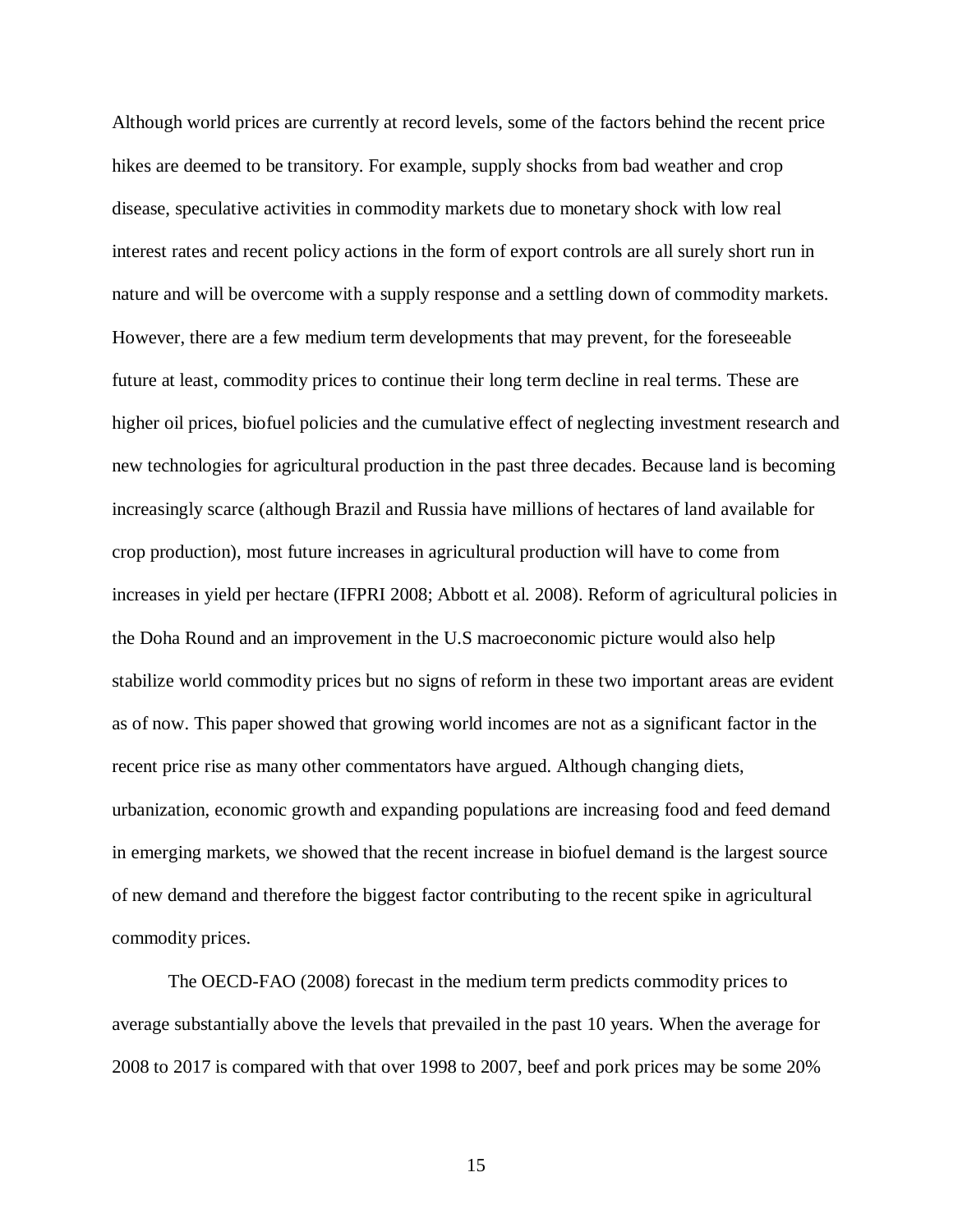higher; raw and white sugar around 30%; wheat, maize and skim milk powder 40 to 60%; butter and oilseeds more than 60% and vegetable oils over 80% (see Figure 12). The OECD-FAO (2008) does however predict that prices will resume their decline in real terms, albeit at a slower rate, and will differ across commodities. In addition, prices are also predicted to be more volatile because of the diminished stock levels that will take time to be restored, a more inelastic demand at the farm level because of the farmer's lower share of retail food expenditures, and weather conditions deteriorating because of global warming.

#### **9. Concluding Remarks**

In summary, the increase in agricultural commodity prices was caused by a convergence of factors, but one of the most important was the large increase in biofuels production from grains and oilseeds in the United States and Europe Union. Without these increases, the sharp drawdown in global grain stocks may not have transpired. As a consequence, expansion of wheat production was limited because of the land use changes in response to increased oilseeds plantings for biodiesel. The large increase in rice prices was largely a response to the increase in wheat prices rather than to changes in rice production or stocks, and was thus indirectly related to the increase in biofuels. Reduced exports because of bad weather would normally have been offset by other exporters. Recent export bans on grains and speculative activity would probably not have occurred without the large price increases due to biofuels production because they were largely responses to rising prices (Mitchell 2008). Higher oil prices in raising production and transportation costs and the falling U.S. dollar contributed significantly to the recent price increase (about 27–30 percent according to Mitchell 2008).

This paper argues that the most important factor precipitating short run price increases was biofuel policies, estimated to increase corn prices by 39–87 percent, depending on current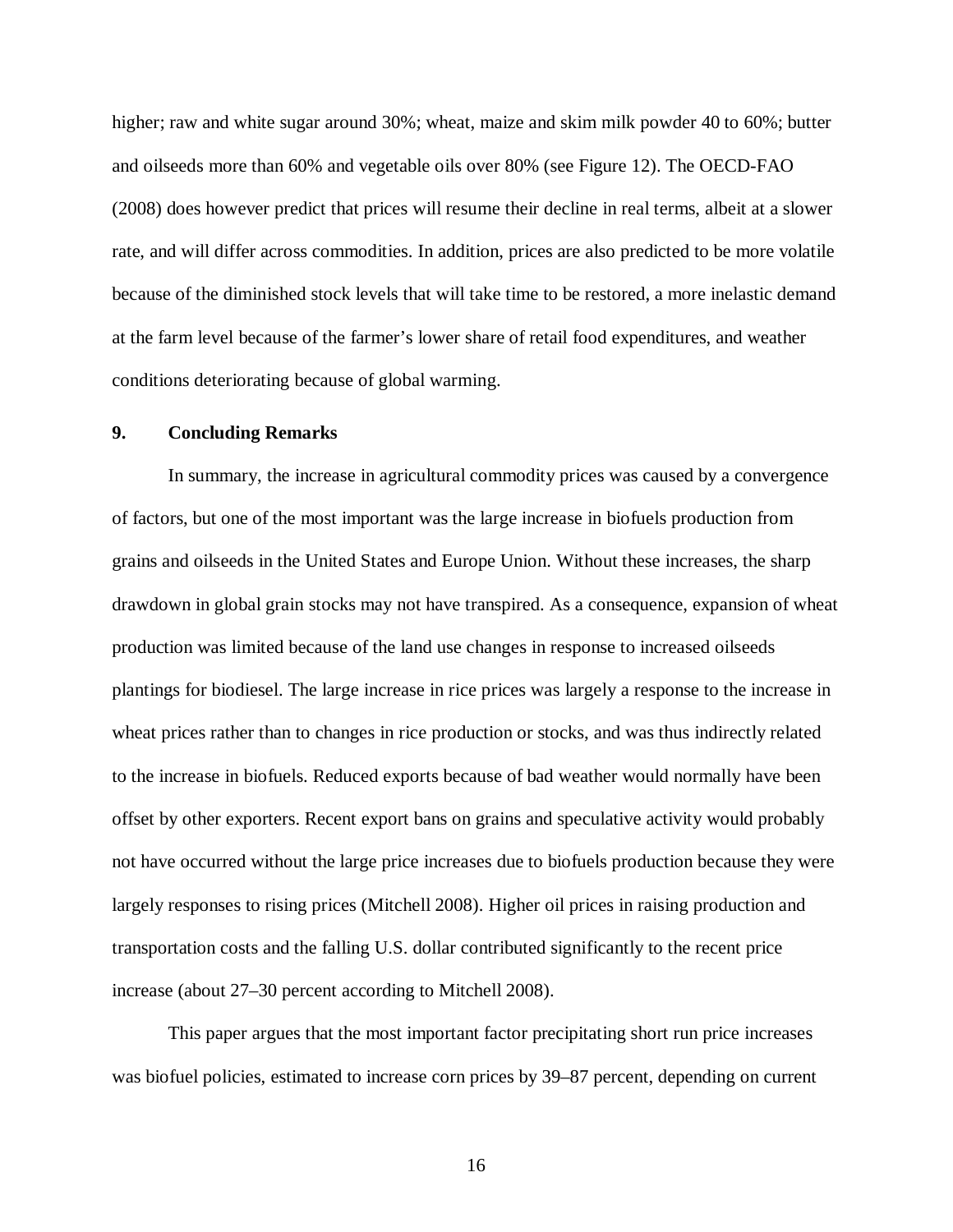corn prices and base levels. The unexpected spike in oil prices triggered the effects of the tax credit on the corn market (while mandates emboldened ethanol producers to expand capacity). Previously, there as too much "water' in the tax credit for the tax credit to have a big impact on corn prices. This was all unexpected and unknown at the time. The commodity markets were unable to respond in the short run. Hence, the important roles of biofuel policy in the commodity price rise. This all occurred in the face of deliberate policies (subsidies, tariffs) that discriminated against imports of low cost sugarcane ethanol from developing countries.<sup>8</sup> The spike in grains prices would not have occurred if ethanol was allowed to be imported from Brazil instead. Sugar is not a staple food and biofuel production from sugar cane in Brazil is lower-cost than biofuels production in the United States or the European Union. Ethanol production in Brazil has not raised sugar prices very much because supply conditions are such in Brazil that sugar cane production was able to respond in the short run to satisfy the increased demand for sugar and ethanol.

Future commodity prices will depend on the supply response, especially from Brazil and the former Soviet Union where most of the land available for increased agricultural production currently resides. The outcome will also depend on biofuels policies, as the European Union currently appears to be carefully re-assessing their policies (Gallagher Review 2008). Technological developments to increase agricultural productivity are also key to the future as recent high prices may induce farmers to adopt higher yielding varieties while enabling companies to invest more to improve them. Perhaps the recent price spike will also persuade governments to relax restrictions on biotechnologies and expand public support for new

<sup>&</sup>lt;sup>8</sup> It is unsettling to realize that rich countries subsidized agriculture for decades, depressing world food prices and converting developing country exporters into importers (e.g., Africa in the early 1980s switched to being an importer). After developing countries became vulnerable to food price increases, they were hit with this unexpected shock where the oil price spike triggered biofuel policies to cause an increase in grains and oilseeds prices.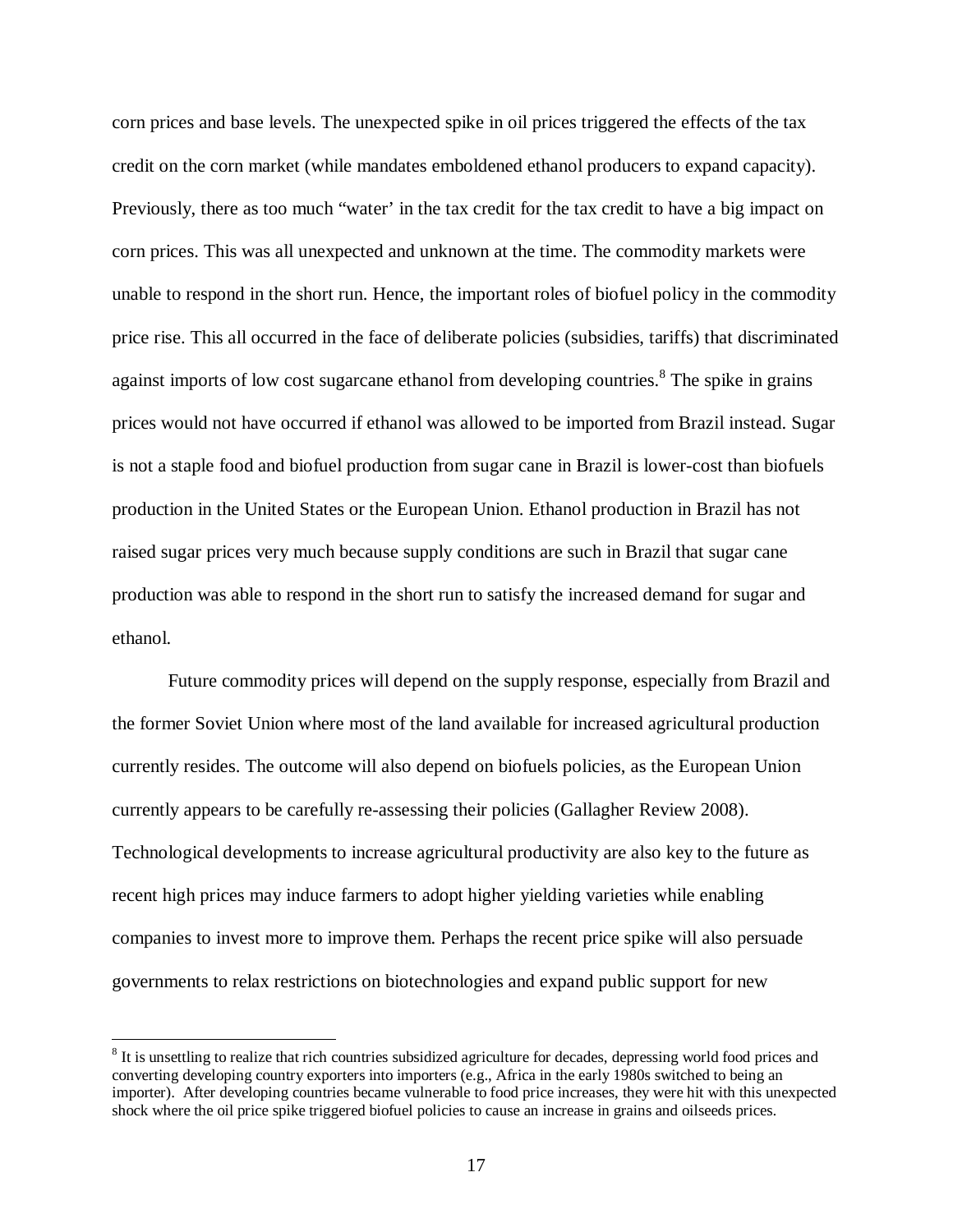agricultural R&D in developing countries. The development of second generation biofuels is especially key but is uncertain for the moment although much is being invested and so will probably take some pressure off of food crops in fulfilling government policy goals on renewable fuels. The yield gap for sugar cane production is estimated by the FAO (Wiebe 2008) to be 30 percent while the expert Ganesh Kishore argues that if all of the known technology used for corn in the United States was applied to sugar cane in Brazil, sugar cane yields would be 2 to 3 times current levels.<sup>9</sup> Hence, global supply response will inevitably bring current prices down. But the wild cards for the future are the levels of energy prices and potential adverse impacts of global warming on agricultural production.

<sup>-&</sup>lt;br><sup>9</sup> See video of keynote address at <u>http://www.oardc.ohio-state.edu/nabc20/filevideoview.asp?fileid=598</u>.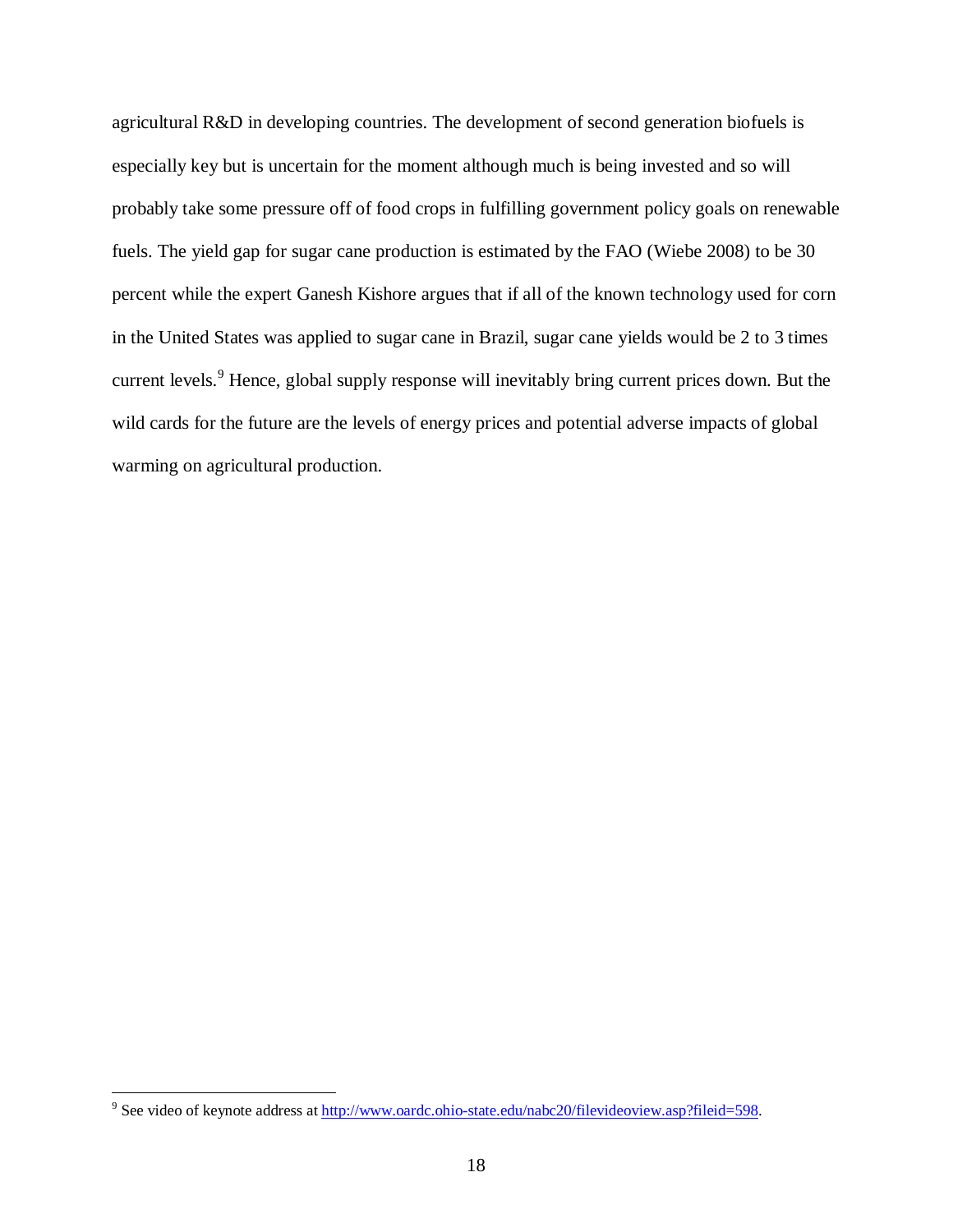

**Figure 2: All agricultural commodity prices have increased over the past two years**



Source: Gürkan (2008).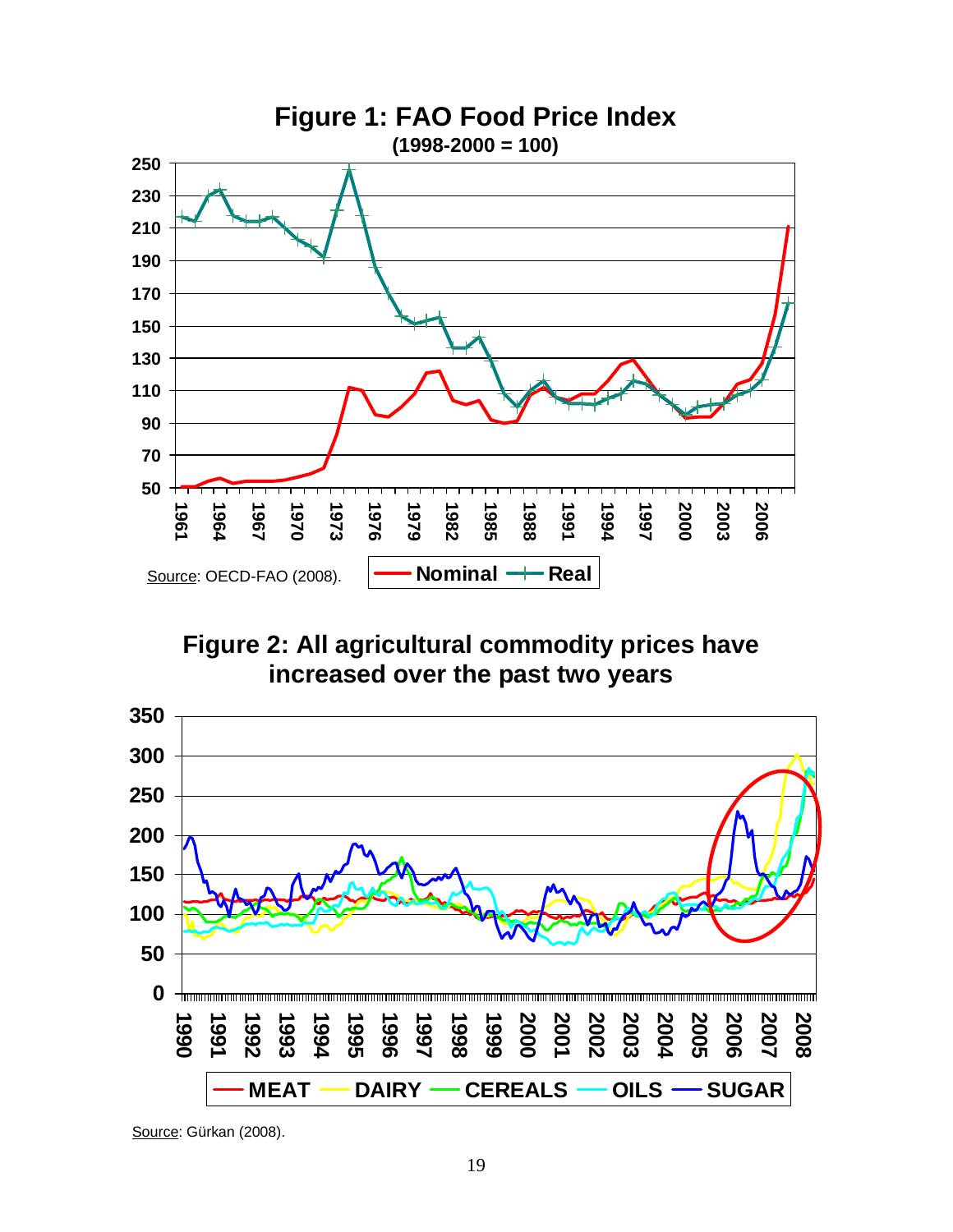

**Figure 3: Euro-\$ Exchange Rate and Corn Price**

**Figure 4: East Asia Grains & Oilseeds Demand** (annual growth rates over 5 years)



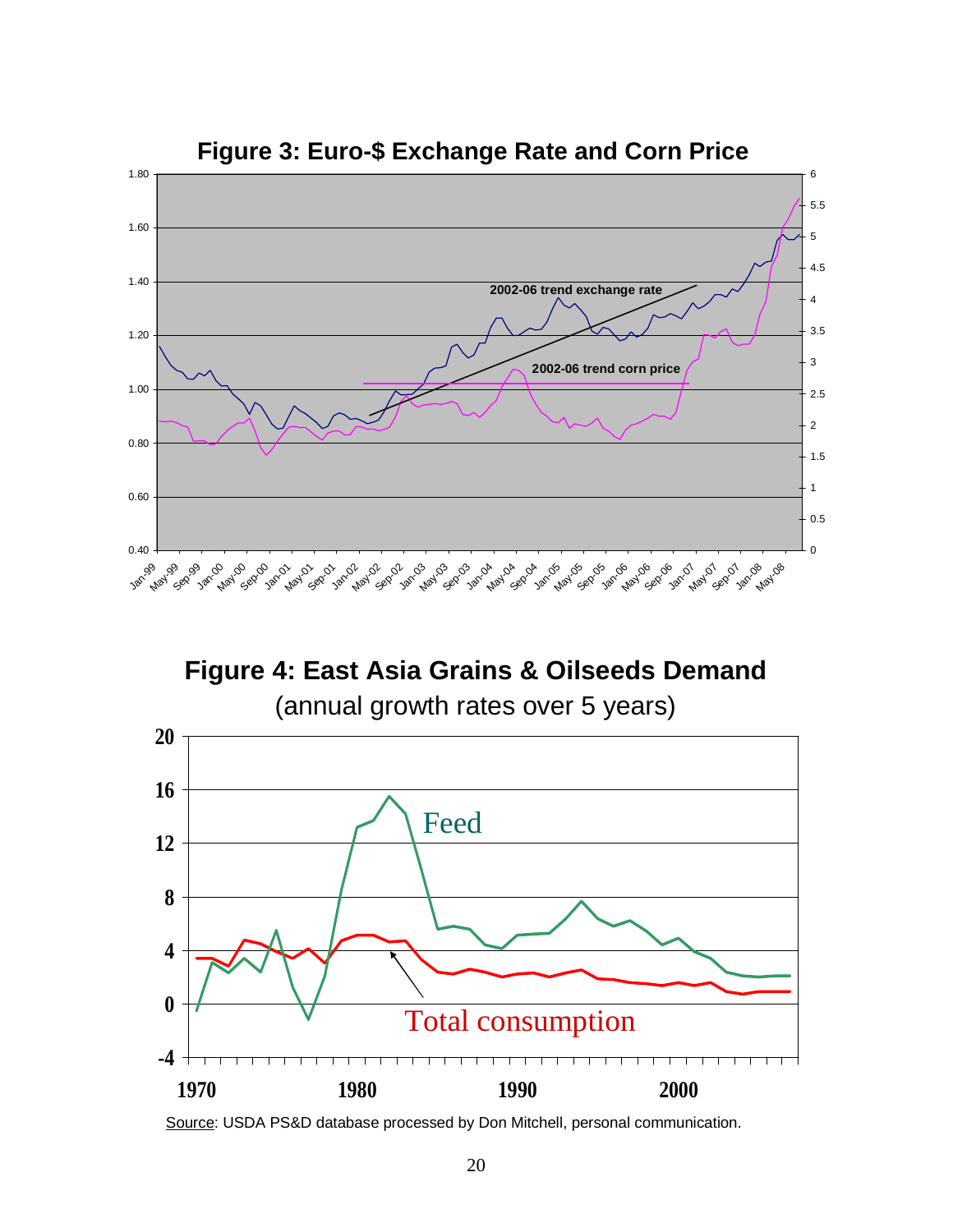

Source: World Bank Development Report (2008).



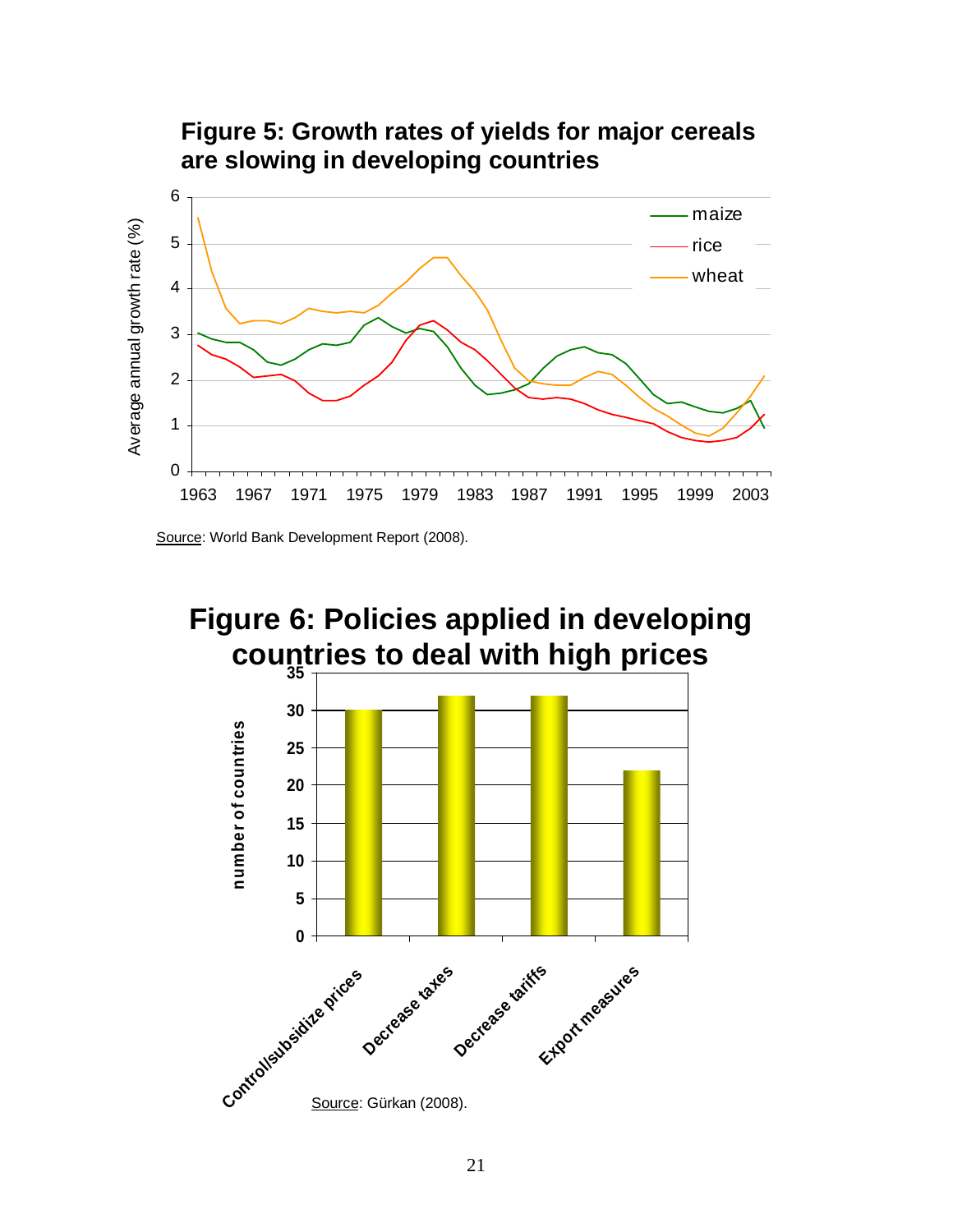



Source: USDA PS&D database processed by Don Mitchell, personal communication.

# **Figure 8: Wheat and Oilseed Area**

(relative to 2001 for 8 major wheat exporters)



Source: Mitchell (2008).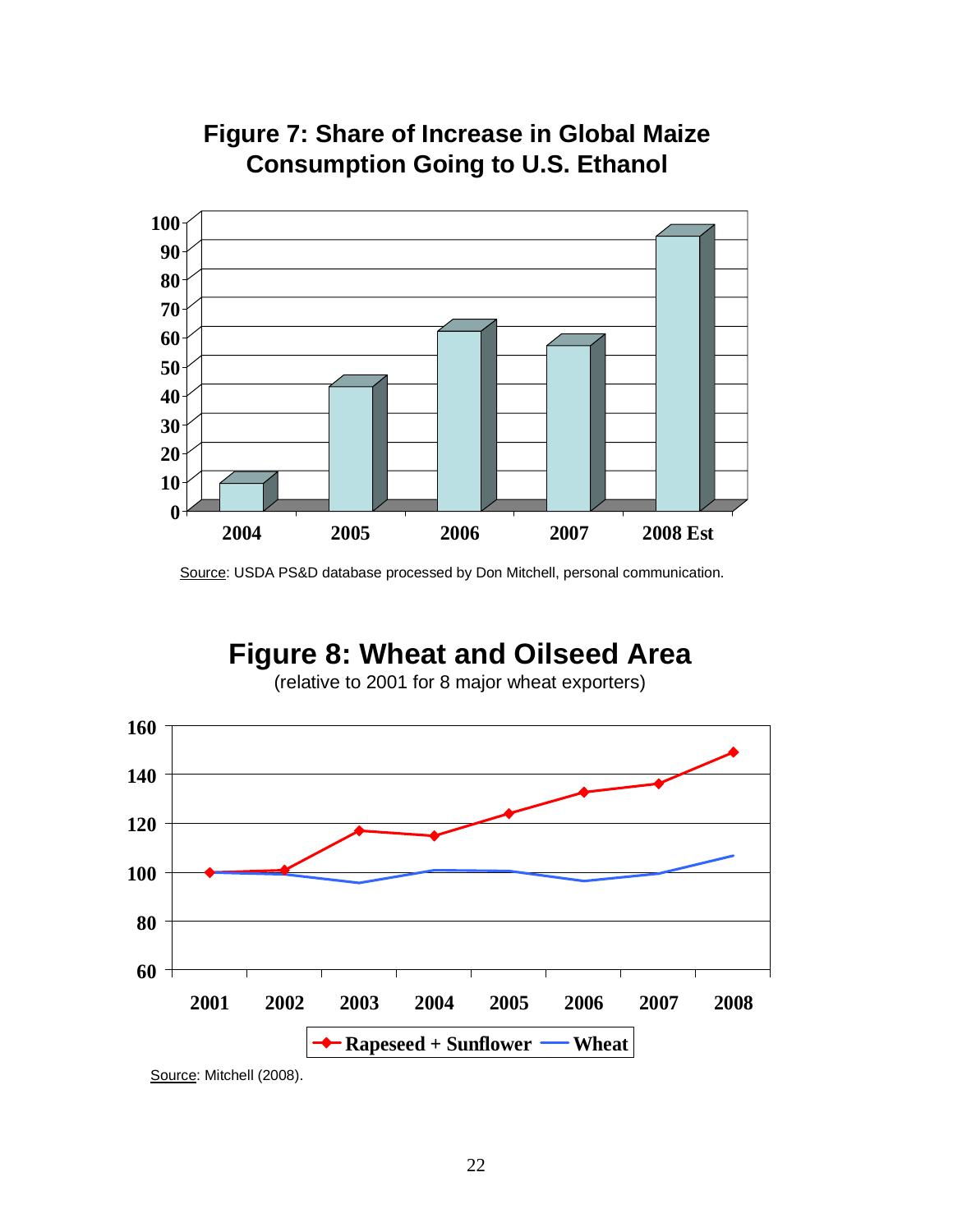

**Figure 9: Wheat Stocks (million tons)**

Source: Mitchell (2008) revised.



**Figure 10: Ethanol prices: Actual; tax credit only; or no policy**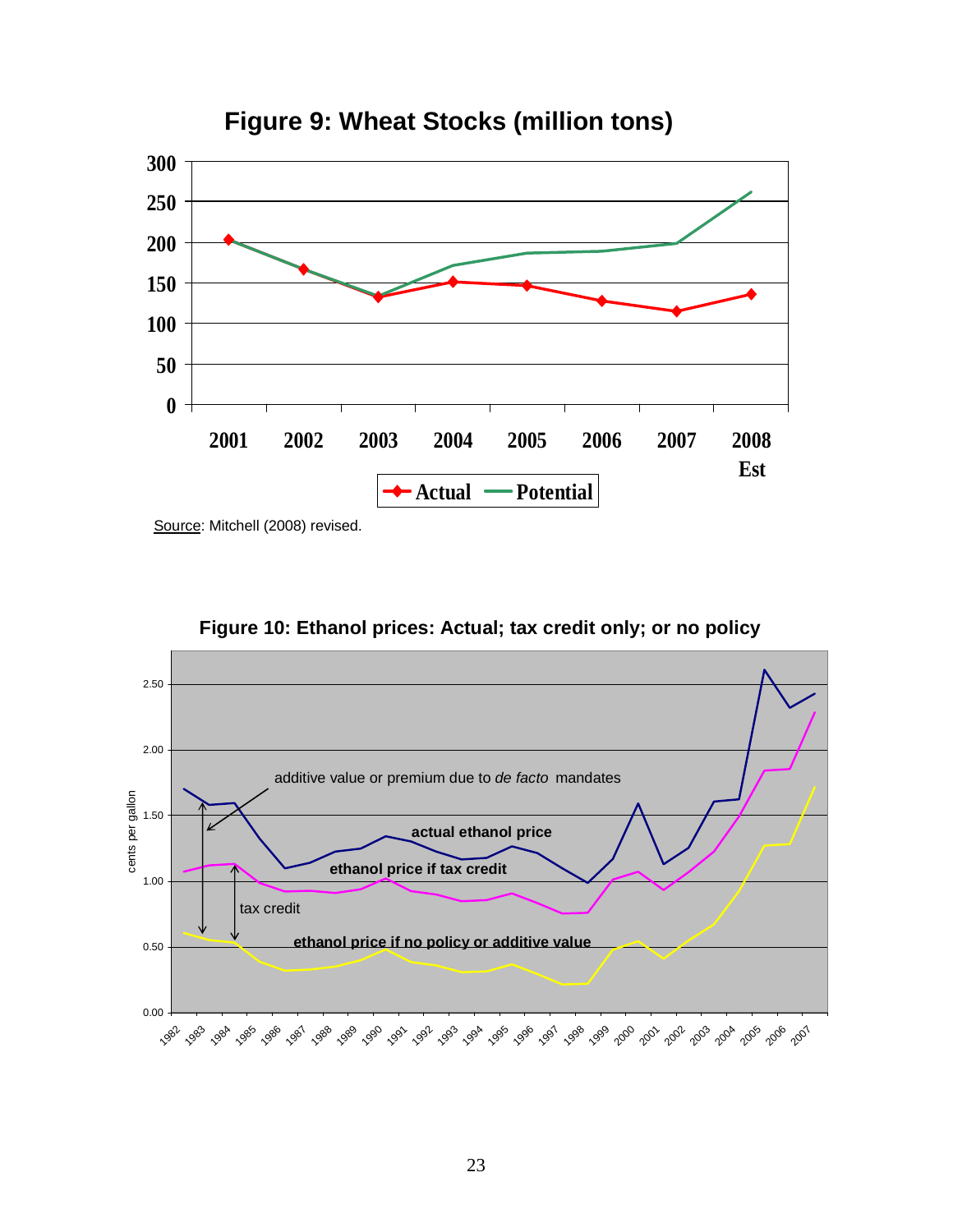

**Figure 12: OECD/FAO projections suggest prices of all major food commodities in relative terms will remain high over the next decade...**

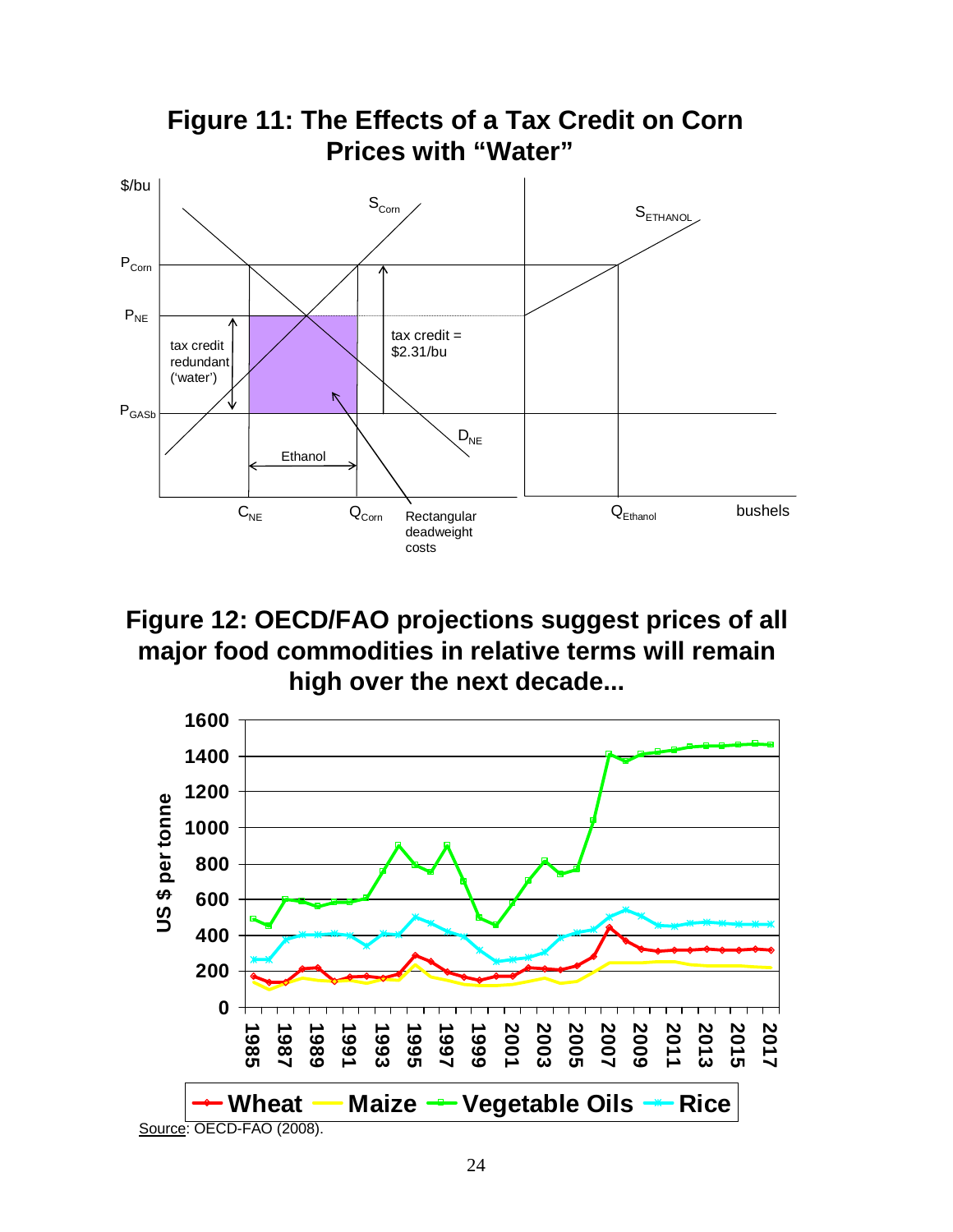# **References**

Abbott, Philip C., Christopher Hurt and Wallace E. Tyner. (2008). "What's Driving Food Prices?", Issue Report, Farm Foundation, July.

Baffes, John. (1997). "Explaining Stationary Variable with Non-stationary Regressors." *Applied Economics Letters*, Vol. 4, pages 69-75.

\_\_\_\_\_\_\_\_\_\_; (2007). "Oil Spills on Other Commodities" Policy Research Working Paper 4333, Development Prospects Group, The World Bank, August.

Collins, Keith J. (2008). "The Role of Biofuels and Other Factors in Increasing Farm and Food Prices: A Review of Recent Development with a Focus on Feed Grain Markets and Market Prospects," June 19.

de Gorter, Harry, and David R. Just. (2008a). "'Water' in the U.S. Ethanol Tax Credit and Mandate: Implications for Rectangular Deadweight Costs and the Corn-Oil Price Relationship", forthcoming *Review of Agricultural Economics*. http://papers.ssrn.com/sol3/papers.cfm?abstract\_id=1071067.

de Gorter, Harry, and David R. Just. (2008b). "The Welfare Economics of a Biofuel Tax Credit and the Interaction Effects with Price Contingent Farm Subsidies", forthcoming *American Journal of Agricultural Economics*. http://papers.ssrn.com/sol3/papers.cfm?abstract\_id=1015542

de Gorter, Harry, and David R. Just. (2008c). "The Social Optimal Import Tariff and Tax Credit for Ethanol with Farm Subsidies", Proceedings issue forthcoming, provisionally accepted *Agricultural and Resource Economics Review.* 

de Gorter, H., and D. R. Just. (2008d). "The Welfare Economics of Biofuel Tax Credits and Mandates", chapter forthcoming in Handbook of Bioenergy Economics and Policy. Madhu Khanna, Jurgen Scheffran and David Zilberman (editors), Springer.

de Gorter, Harry, and David R. Just. (2007a). "The Law of Unintended Consequences: How the U.S. Biofuel Tax Credit with a Mandate Subsidizes Oil Consumption and Has No Impact on Ethanol Consumption", Department of Applied Economics and Management Working Paper # 2007-20, Cornell University, 23 October.

http://papers.ssrn.com/sol3/papers.cfm?abstract\_id=1024525

de Gorter, Harry, and David R. Just. (2007b). "The Economics of U.S. Ethanol Import Tariffs With a Consumption Mandate and Tax Credit", Department of Applied Economics and Management Working Paper # 2007-21, Cornell University, 23 October. http://papers.ssrn.com/sol3/papers.cfm?abstract\_id=1024532